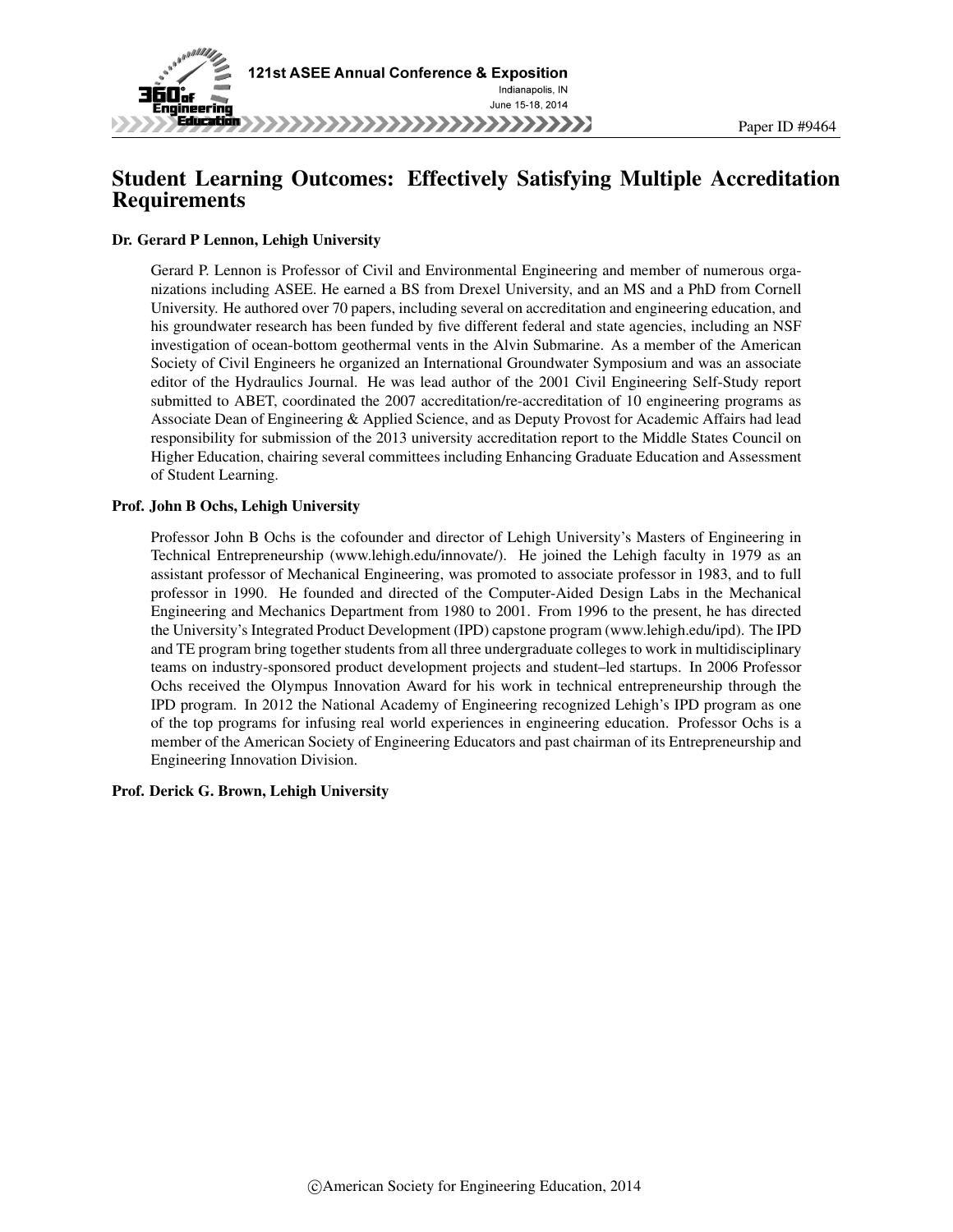# **Student Learning Outcomes: Effectively Satisfying Multiple Accreditation Requirements**

#### **Abstract**

In June 2013, Lehigh University's Periodic Review Report<sup>1</sup> (PRR) was submitted to the regional accreditation body (the Middle States Commission on Higher Education, MSCHE) and reaccreditation self-study reports for nine undergraduate engineering programs were submitted to ABET, Inc. Assessment of Student Learning Outcomes (SLOs) is a primary requirement of both agencies, each with a significantly different scope, focus, reporting system, terminology and criteria or standards. Effectively satisfying both demands can be challenging for many reasons, including the need for leadership and coordination at many levels, avoidance of redundant effort, faculty buy in, and availability of resources. Below we discuss how we addressed and continue to address this multi-faceted challenge and earning an overall "superlative" review by MSCHE.

In 2010 our progress report was accepted by MSCHE that described "*progress made toward the assessment of student learning outcomes in the College of Arts & Sciences [using] qualitative & quantitative, direct and indirect means…[and] measuring progress toward those goals."* These new assessment practices in Arts and Science complemented strong assessment practices in the undergraduate engineering programs, programs in the graduate-only College of Education, and graduate and graduate programs in the Business and Economics College, all accredited by other agencies. Except for a few scattered programs, the only area that lacked overall assessment practices was the P.C. Rossin College of Engineering and Applied Science's graduate programs.

This paper reports on how we are implementing graduate engineering program assessment practices to complement three existing and different ones in the other colleges while supporting the new overarching university-wide system. MSCHE indicated our 2013 report needed "*a comprehensive description of the evolution of student learning outcomes assessment practices across the university since the last visit [2008], with special attention to the evolution of such practices within the College of Arts and Sciences."* 

The university-level challenge was addressed first by creating a process whereby a standing graduate faculty committee and an appointed Enhancing Graduate Education (EGE) committee worked together to create a sustainable process for periodic program review that included a framework for interpreting the five new university-level graduate student learning competencies: *Knowledge, Application, Context, Communication,* and *Leadership.* Also required was development of a methodology for assessment and continuous improvement. This approach earned a very positive 2013 MSCHE evaluation: "*university assessment practices of graduate Student Learning Outcomes [were] particularly thoughtful ...[including] the plans, examples of implementation [and] the support structure.*

The recently developed framework for graduate SLO assessment allows graduate engineering to closely complement and support the new university system. The Technical Entrepreneurship program provides an example of leadership and best-practice sharing to demonstrate useful and sustainable SLO assessment practices. Finally, an *Assessment of Student Learning Assessment Processes* table is used to assess the evolution of college assessment practices.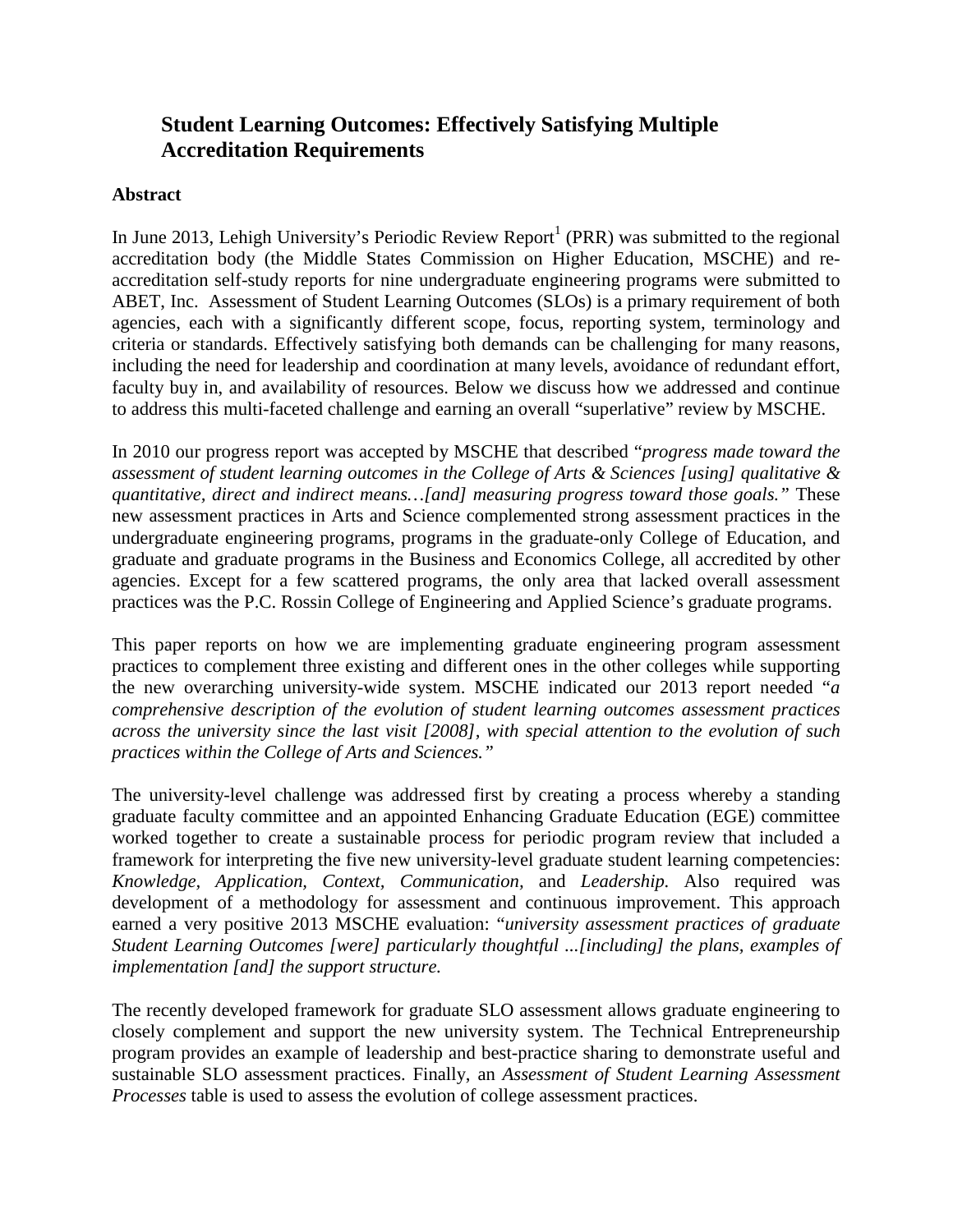#### **1. The challenge: satisfying multiple student learning assessment requirements**

The challenge we faced was: by 2013 develop overarching, integrated, comprehensive Student Learning Outcomes (SLO) Assessment practices at the university level for both undergraduate and graduate programs that complemented, but did not duplicate, the existing assessment programs in each of the college's academic programs.

Part of the challenge was the development of assessment practices for all university programs which did not have assessment plans, programs or results in place. These new efforts need to be acceptable to faculty and complement the existing assessment programs, and support the new university-level assessment program. In this paper, the focus of the program-level SLO assessment was for graduate engineering programs which did not have any assessment plans or practices in place in 2010 when the discussion of the nature of the university-level assessment began.

Meeting this challenge will also satisfy the expectations of Middle States Commission on Higher Education (MSCHE), the regional accrediting agency for Lehigh University, as stated in their 2008 recommendation:

*at the time of the [2013 Periodic Review Report], the university provide a comprehensive description of the evolution of student learning outcomes assessment practices across the university since the last visit, with special attention to the evolution of practices in the College of Arts and Sciences.*

Satisfying this objective requires faculty and administration buy-in to add a new layer of assessment at the university level, and another layer for graduate programs without an assessment program.

## **2. Expectations from regional accreditation commission on assessment practices**

The main driver to establish university-level student learning outcomes assessment was the MSCHE's 2008 recommendation provided above, and to be addressed in our 2013 Periodic Review Report<sup>1</sup>. Although other accreditation agencies set expectations for other colleges, the focus of this paper are MSCHE expectations of all graduate programs, with an emphasis on engineering programs. Because not all faculty and staff were familiar with MSCHE expectations, the first author made a presentation on that topic to several groups, including the Graduate Research Committee (GRC) in 2010 and 2011, as summarized below.

The expectations on Student Learning Assessment for undergraduate and graduate programs are covered in MSCHE's Standard 14, with multiple levels (university, college, program, and course). Their recommendations typically ask for *progress* or *evolution* (rather than completeness), and often identify specific areas that require special attention and follow up reporting. MSCHE evaluators do not necessarily ask that all gaps be closed, and those that are singled out typically have two years to submit progress or monitoring reports. Thus their philosophy is to ask and expect institutions to continually strive to achieve their 14 Standards. Thus the MSCHE could "recommend" that a university address a specific gap to retain accreditation that existed in past evaluations but not specifically mentioned. Conveying this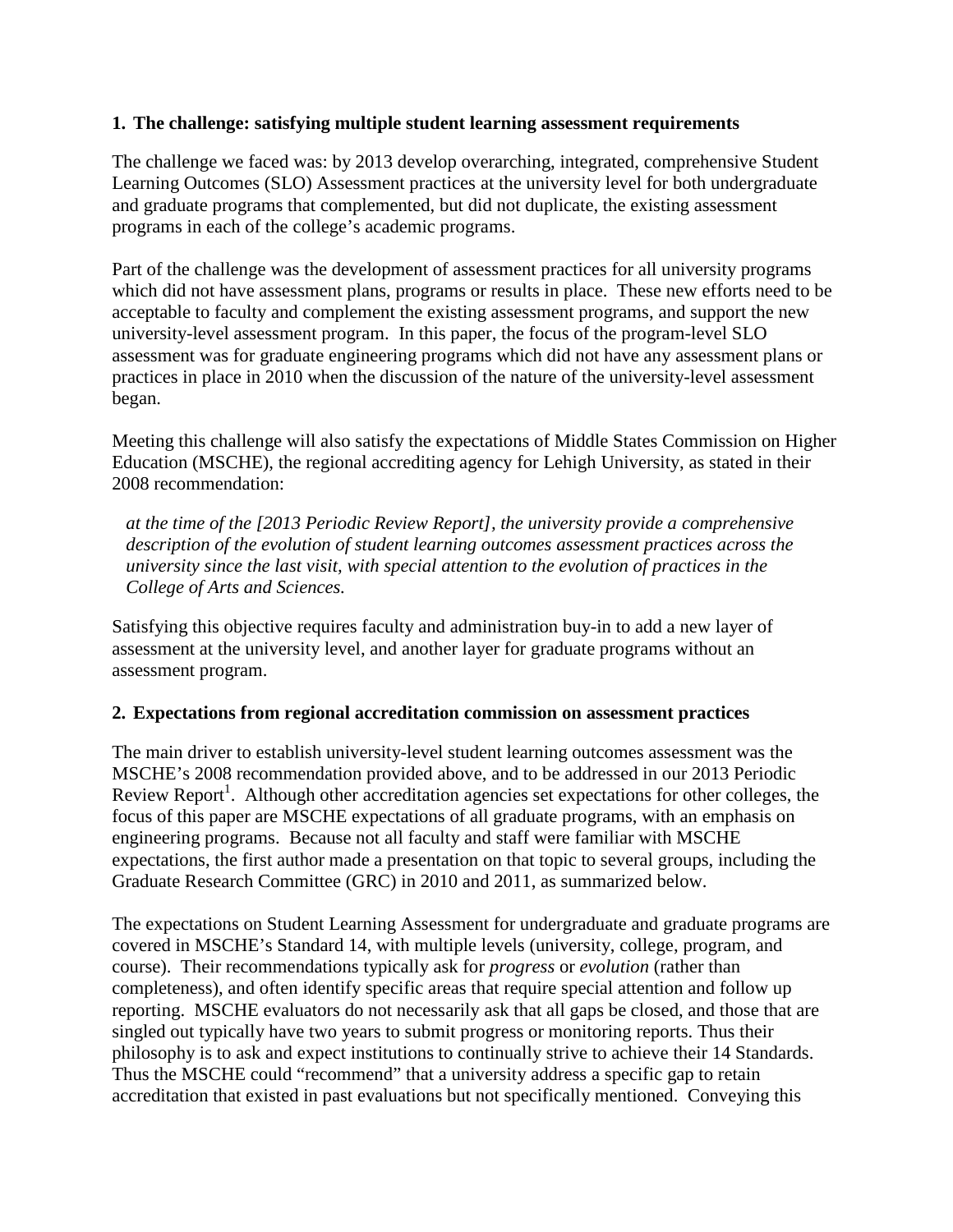information to constituents was important step in buy in, and explained why could be singled out in the future even though they were not mentioned in the past.

Although MSCHE cannot dictate what a university must do, if their recommendations are not addressed, MSCHE accreditation can be put in jeopardy with severe consequences, i.e., accreditation is a requirement for eligibility for Title IV Federal Student Financial Aid funds, and would be disastrous for an institution to lose accreditation. So MSCHE "recommendations" are "required" to be addressed to avoid the potential (eventual) loss of MSCHE accreditation.

Also, when institutions do not evolve their practices adequately, they risk receiving a "blanket recommendation" that includes requirements not specifically part of their standards. For example although there is no specific requirement for external program review, American University received a recommendation that included implementation of a required external review for all programs, graduate and undergraduate even though it is not in their standards.

In summary, it is important to convey key information to administrators, faculty and staff so they understand the expectations and ramifications of not maintaining regional accreditation.

# **3. Overview of established college-level student learning assessment practices**

Programs with established SLO assessment practices are summarized in this section. Section 4 describes the university-level undergraduate practices, Section 5 describes the university-level graduate practices, and Section 6 describes how we are closing the remaining gap in collegelevel practices in the P.C. Rossin College of Engineering and Applied Science.

Accredited programs with established SLO assessment considered to be "mature" include:

- accredited programs in the Business & Economics College (undergraduate and graduate)
- College of Education (graduate)
- P.C. Rossin College of Engineering and Applied Science (undergraduate)

SLO Assessment is part of the accreditation process of numerous accreditation agencies (MSCHE, AACSB, ABET, PA State Department of Education). Each accreditation agency has different criteria and standards, each with a different scope, focus, reporting system and timing. Effectively satisfying all demands can be challenging for many reasons, including leadership and coordination at many levels, avoidance of duplicative effort, faculty buy in, and availability of resources.

A Student Learning Outcomes (SLO) Assessment gap was identified by MSCHE in 2008, resulting in a recommendation that we report on *progress toward assessment of Student Learning Outcomes in* graduate and undergraduate programs *in the College of Arts and Sciences* (CAS) by April 2010. In response, CAS developed an in house software application used by each department each semester to document selected direct evidence of student learning, and now has an established college-level assessment practices. Thus while not "mature" the College of Arts and Sciences now has established assessment practices.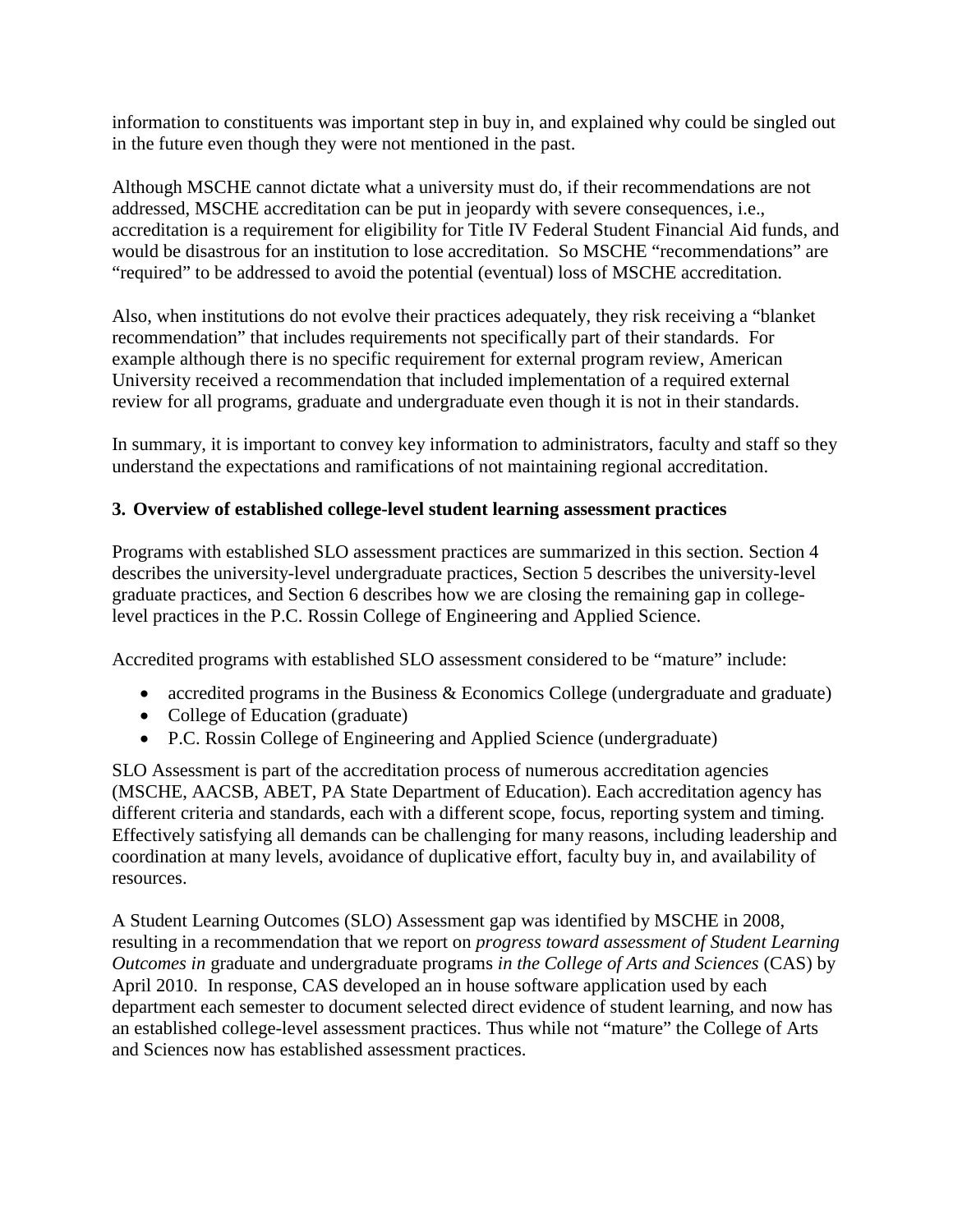The evolution of assessment practices in each college can be summarized by a table such as Table 1: *Rubric for Evaluating Student Learning Assessment Processes by Colleges* to illustrate their progress. A similar practice for graduate programs is being developed.

The third round of self-study engineering reports that describe the SLO assessment were submitted to ABET in 2013; previous ones were in 2001 and 2007. The rest of this section describes mature SLO assessment practices for a typical undergraduate program.

The Environmental Engineering Bachelor of Science program adopted a Performance Indicator approach for assessing the Program's 11 Student Outcomes (SO, listed from (a) to (k)). With this approach, two to three Performance Indicators are used to directly evaluate the students' attainment of each SO. For example, SO (a) is "An ability to apply knowledge of mathematics, science, and engineering". Three Performance Indicators were developed for this SO, with the first being an "Ability to mathematically describe an environmental engineering system." Overall, the program faculty developed a total of 27 Performance Indicators for assessing and evaluating the 11 Student Outcomes.

The Environmental Engineering ABET committee has identified two courses to be used for the assessment and evaluation of each SO. The two criteria used to select these courses are (1) they are required courses and (2) they are upper-level courses typically taken in the Junior or Senior years. The instructors of these courses are free to select an assessment instrument (e.g., exam question, homework question, project report, laboratory report, or presentation) for each Performance Indicator associated with their assigned SO. Based on the assessment instrument chosen, the instructor develops a rubric for each Performance Indicator and selects Performance Criteria that are used to evaluate the students' ability to meet that Performance Indicator. The instructor's rubric generally follows a three-tiered approach for assessing the students' performance: "Developing", "Satisfactory" and "Proficient." The instructor may select a single Performance Criterion based on the rubric (e.g., 90% of all students at or above "Satisfactory") or multiple Performance Criteria (e.g., 90% of all students at or above "Satisfactory" and 50% at "Proficient"). The instructor presents the rubrics and Performance Criteria to the Environmental Engineering ABET committee for discussion and the committee may either approve them or recommend revisions.

Once the rubrics and Performance Criteria are approved, the instructor assesses and evaluates the students' ability to meet each of the Performance Indicators for the assigned SO and recommends changes to the course, if required. The instructor's assessment and evaluation of each Performance Indicator is reviewed by the Environmental Engineering ABET Committee and the committee makes recommendations on any required changes to assessment at the program level. The schedule uses a staggered approach, with two to four classes (five to ten Performance Indicators) being evaluated each year, with each SO being assessed a minimum of two times during each seven-year ABET review cycle.

This approach results in three loops of data flow and feedback. Loop 1 focuses on the process of assessing and evaluating the Performance Indicators for each SO and feedback may include recommended changes to the rubric or Performance Criteria. Loop 2 focuses on the instructor's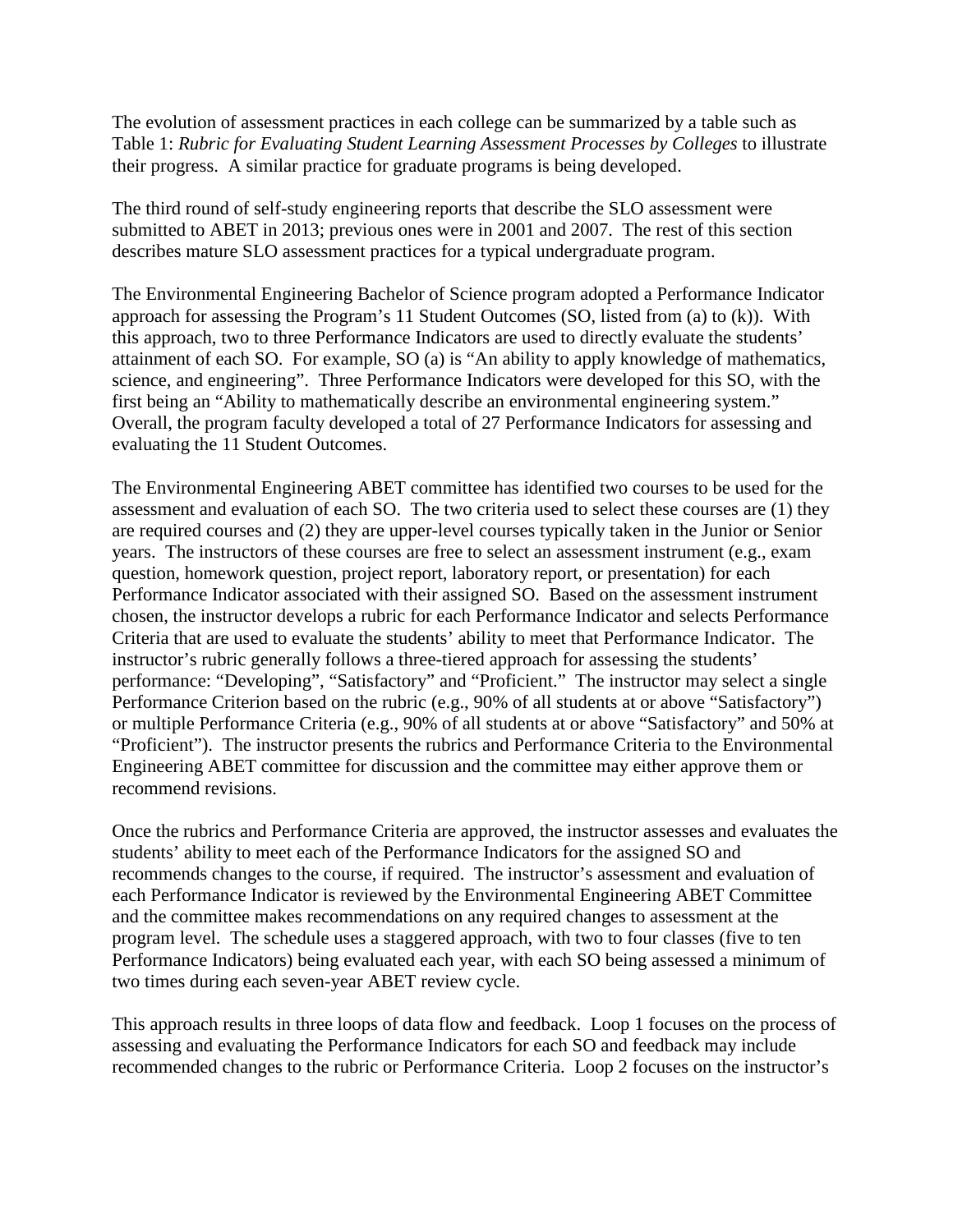#### **Table 1. Rubric for Evaluating Student Learning Assessment Processes by Colleges**

This table was developed by Middle States Commission on Higher Education for institutions to use as a tool to help them assess the status of their current assessment efforts as a summary of progress made and guidance on remaining focus to meet the expectations of Middle States. Because Lehigh University has college-focused assessment model, we adapted this form for college use rather than use at the institutional level. This example indicates where one of our four colleges determined themselves to be prior to 2001 (lightly shaded cells), and in 2012 (darkly shaded cells) for undergraduate assessment processes.

No plans  $=$  **No** documented evidence that the institution has **plans** to do this.

No evidence = The institution appears to be aware that it should be done, but **no documented evidence shows it is happening**.

A few areas = The institution has documented evidence it is happening **in just a few areas** (e.g. specialized accreditation).

Some areas = The institution has documented evidence that it is happening **in some but not most areas** (for example, in a number of academic programs but not yet in general education)

Most areas = The institution has documented evidence—not just assurances—that this is happening **in most but not all areas**. Everywhere = The institution has documented evidence—not just assurances—that this is happening **everywhere.**

|                | For college academic programs, the general education               | N <sub>0</sub> | No    | A     | Some  | Most  | Every- |
|----------------|--------------------------------------------------------------------|----------------|-------|-------|-------|-------|--------|
|                | curriculum, and institutional goals articulated in the mission     | plans          | evi-  | few   | areas | areas | where  |
|                | statement, vision statement, or elsewhere:                         |                | dence | areas |       |       |        |
| 1              | Institutional leaders demonstrate sustained-not just one-time      |                |       |       |       |       |        |
|                | or periodic—support for promoting an ongoing culture of            |                | 2000  |       |       | 2012  |        |
|                | assessment and for efforts to improve teaching.                    |                |       |       |       |       |        |
| $\overline{2}$ | Clear statements of expected learning outcomes at the              |                |       |       |       |       |        |
|                | following levels have been developed and have appropriate          |                |       |       |       |       |        |
|                | interrelationships:                                                |                |       |       |       |       |        |
|                | a. Institutional level                                             |                | 2000  |       | 2012  |       |        |
|                | b. Unit (college, student affairs, etc.) level                     |                | 2000  |       | 2012  |       |        |
|                | c. Program level                                                   |                | 2000  |       |       | 2012  |        |
|                | d. Course level                                                    |                | 2000  |       |       | 2012  |        |
| 3              | Those with a vested interest in the learning outcomes, and are     |                |       |       |       |       |        |
|                | involved in developing, articulating, and assessing them at the    |                | 2000  |       |       | 2012  |        |
|                | Program or major curriculum level                                  |                |       |       |       |       |        |
| $\overline{4}$ | Statements of program-level expected learning out-comes are        |                |       |       |       |       |        |
|                | made available to current and prospective students.                |                | 2000  |       | 2012  |       |        |
| 5              | Course syllabi include statements of expected learning             |                |       |       |       |       |        |
|                | outcomes.                                                          |                | 2000  |       |       | 2012  |        |
| 6              | Targets or benchmarks for determining whether student              |                |       |       |       |       |        |
|                | learning outcomes have been achieved have been established         |                |       |       |       |       |        |
|                | and justified; the justifications demonstrate that the targets are |                | 2000  |       |       | 2012  |        |
|                | of appropriate college-level rigor and are appropriate given the   |                |       |       |       |       |        |
|                | institution's mission.                                             |                |       |       |       |       |        |
| 7              | Multiple measures of student learning, including direct evi-       |                |       |       |       |       |        |
|                | dence, have been collected and are of sufficient quality for use   |                | 2000  |       |       | 2012  |        |
|                | with confidence to make appropriate decisions.                     |                |       |       |       |       |        |
| 8              | The evidence of student learning that has been collected is        |                | 2000  |       |       | 2012  |        |
|                | clearly linked to expected learning outcomes.                      |                |       |       |       |       |        |
| 9              | Student learning assessment results have been shared in useful     |                |       |       |       |       |        |
|                | forms and discussed with appropriate constituents, including       |                | 2000  |       |       | 2012  |        |
|                | those who can effect change.                                       |                |       |       |       |       |        |
| 10             | Student learning assessment results have been used to improve      |                | 2000  |       |       | 2012  |        |
|                | teaching                                                           |                |       |       |       |       |        |
| 11             | In any areas in which the above are not yet happening, there       |                | 2000  |       | 2012  |       |        |
|                | are concrete, feasible and timely plans are in place.              |                |       |       |       |       |        |
| 12             | Assessment processes have been reviewed and changes made           |                |       |       |       |       |        |
|                | to improve their effectiveness and/or efficiency, as               |                | 2000  |       |       | 2012  |        |
|                | appropriate.                                                       |                |       |       |       |       |        |
| 13             | There is sufficient engagement, momentum, and simplicity in        |                |       |       |       |       |        |
|                | current assessment practices to provide assurance that             |                | 2000  |       |       | 2012  |        |
|                | assessment processes will be sustained indefinitely.               |                |       |       |       |       |        |

© Middle States Commission on Higher Education 3/11/2008. Adapted 11-28-12 for use at Lehigh University at the college level, by breaking #2 into 4 separate level, and #3 & 10 into two separate parts and some wording changes.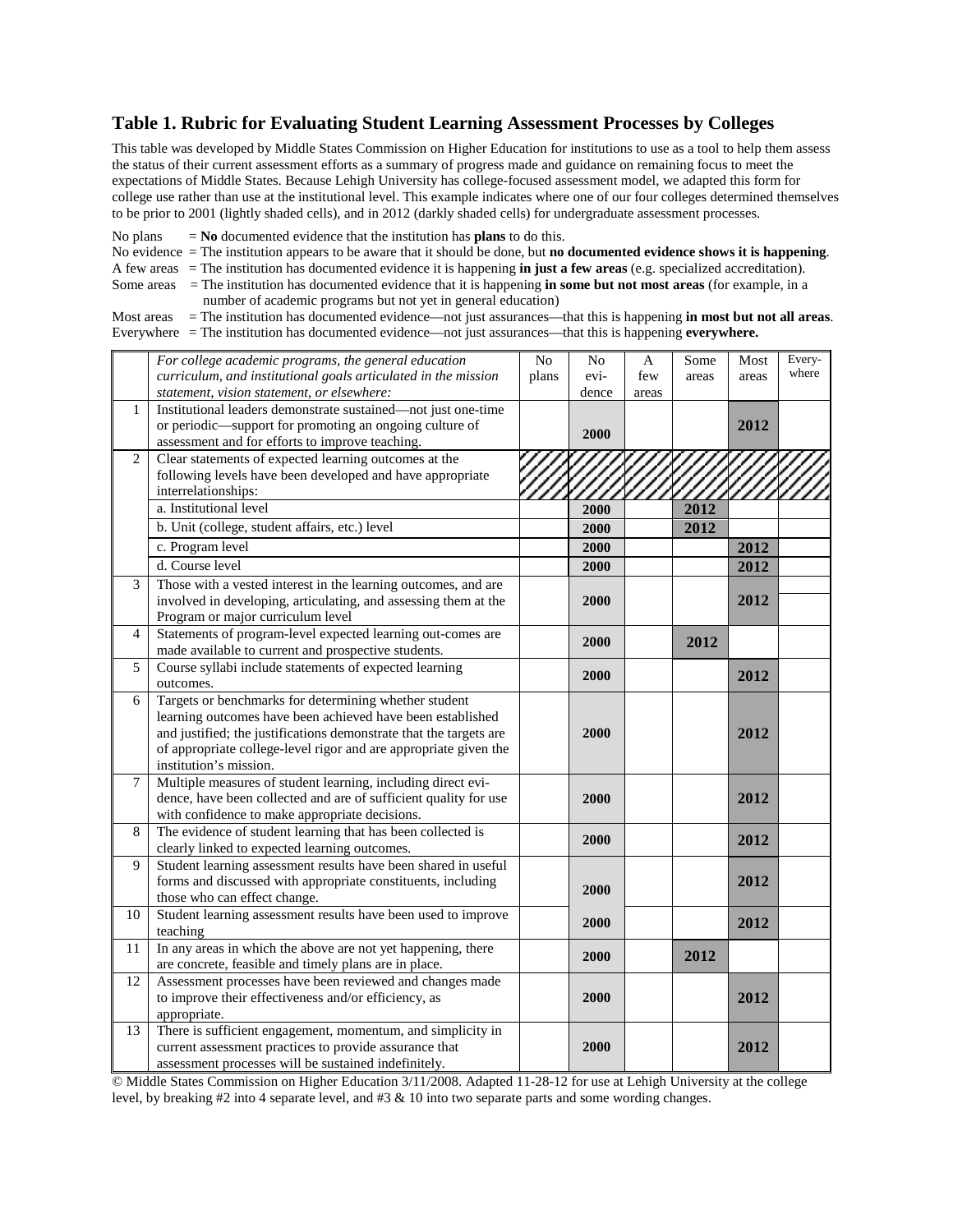course, where the instructor assesses the students' performance and makes recommended changes to his/her course for improving student performance, if warranted. Loop 3 focuses on improvements to the broader program curriculum and to the program's assessment and evaluation method itself. These improvements may include enhancement of topics across multiple courses, changes to the program curriculum, development of new assessment instruments (e.g., presentation rubrics) and changes to the Performance Indicators.

#### . **4. Development of university-level assessment of undergraduate student learning practices**

Under the leadership of Student Affairs, careful review and consideration of national research including *Learning Reconsidered 2, <sup>2</sup>* the *Frameworks for Assessing Learning and Developmental Outcomes, <sup>3</sup>* student development theories, institutional "best practice" models, internal data, and extensive discussions, and evolution over several years at our institution, a set of student developmental competencies were developed. The 2012 version of the competencies are:

- 1. *Intellectual Exploration:* Student's ability to develop an interest in, and therefore adopt strategies and behaviors, to advance their cognitive and academic abilities; exploration of, how to learn/integrate their academic experiences and also begin to understand and develop an inherent drive for/value of life-long learning.
- 2. *Individual Identity Development:* Student's exploration and understanding of personal values, attitudes, beliefs, and feelings about self; student's need to (re)visit the question "Who am I?" and "What does that mean?"
- 3. *Interpersonal Development, Equity, Community and Global Engagement*  The identification, understanding and implementation of the skills necessary to build relationships in life; the ability to understand who students are in relationship to others who are different from them; ability to evaluate the type and quality of interactions with others. Feeling a part of the community and therefore developing a commitment to broadly shared ideas and interests; working together for a common purpose; developing a sense of personal responsibility for promoting the growth and sustainability of the larger community.

Table 2 provides an undergraduate Student Developmental Competencies (SDC) Map which provides a specific list of skills associated with each of the core areas (across columns), and at Level I, II, and III (rows potentially corresponding to First Year, Second Year, and Third Year/Beyond). These are identifying skills developmentally appropriate for traditional-aged college students as they matriculate through their undergraduate years. The third competency is broken into two sub-areas when examining in detail.

University assessment practices benefit from strong leadership from the Student Affairs Office. Additional information available from the authors include university links to the Student Affairs Office Strategic Plans for understanding each of the core areas and as a resource to guide planning and curriculum development of individual departments, programs, and services. One example of the latter is the process for obtaining core competency grants for faculty and staff to help implement the SDC.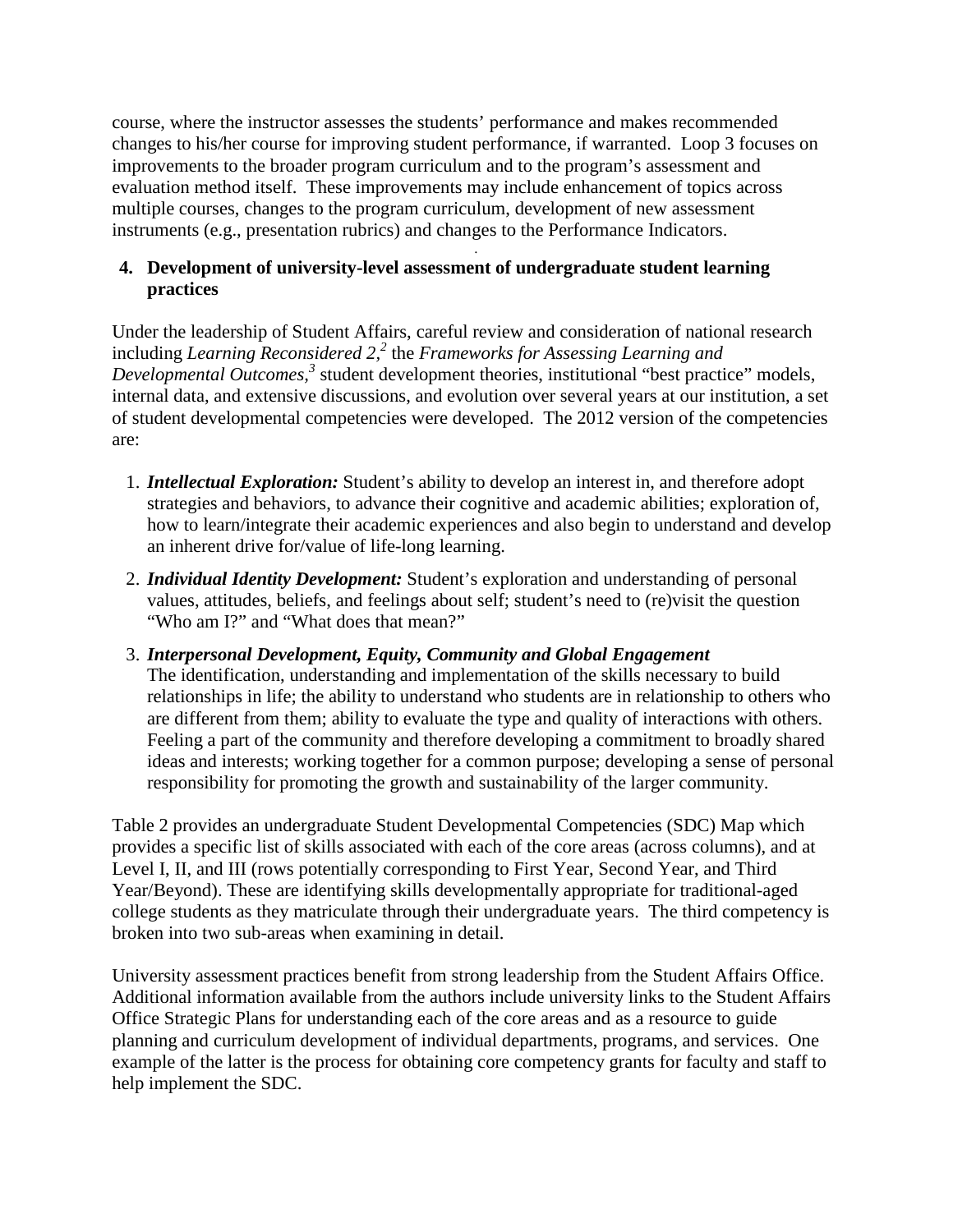Table 2. Undergraduate Developmental Competencies Skill Development Map, 2012

| ۰<br>۰<br>۰<br>۰ | Interpersonal Development, Equity, Community & Global Engagement<br>Individual Identity Development<br><b>Intellectual Development</b> | Community and Global Engagement<br>Development/Equity<br>Interpersonal | communities in shaping personal values<br>Feels a sense of belonging within one's<br>Understands the role of society and<br>communities of which one is a part<br>Participates in service/volunteer<br>Understands and participates in<br>relevant governance systems<br>Able to identify the various<br>community<br>activities<br>Understands group dynamics and<br>interpersonal relationships with<br>Establishes mutually rewarding<br>Aware of conflict management<br>operates successfully in group<br>peers, friends, and romantic<br>Listens effectively to others'<br>viewpoints<br>partners<br>settings<br>styles<br>۰<br>Exhibits an awareness of one's emotions<br>Assumes responsibility for one's choices<br>background, culture, experiences, roles,<br>Identifies personal strengths, styles and<br>Explores and clarifies personal values<br>Sets manageable and meaningful<br>Understands one's individual<br>personal goals<br>interests, etc.<br>and actions<br>abilities<br>۰<br>Communicates effectively in written form<br>Engages with intellectual content outsid<br>Knowledgeable of support services on<br>Manages time to complete tasks with<br>Understands personal learning style<br>Utilizes support services as needed<br>Communicates effectively orally<br>of academic course of study<br>Identifies educational goals<br>consideration for priorities<br>campus | Speaks up when witnessing wrongdoing<br>Respects the identities and practices of<br>Explores "community need" first when<br>interacting within community settings<br>various cultural groups and societies<br>Articulates a personal meaning of<br>or harm to others in community<br>Demonstrates integrity when<br>Seeks global experiences<br>"global citizenship"<br>serving others<br>settings<br>۰<br>Contributes to the achievement of<br>Demonstrates assertive behaviors<br>Navigates personal role in diverse<br>Learns about others' cultures and<br>people of different backgrounds,<br>Recognizes social injustices and<br>engages in relationships with<br>common group goals<br>when appropriate<br>group settings<br>cultures, etc.<br>inequities<br>Seeks opportunities/involvements aligning<br>Initiates action toward achieving personal<br>Demonstrates commitment and follows<br>Demonstrates resiliency and ability to<br>with interests, strengths, and values<br>Manages emotions appropriately<br>through on personal decisions<br>overcome obstacles<br>goals<br>opportunities to put knowledge and skills<br>Gathers multiple sources of information<br>Asks intellectual questions to inform<br>Engages in experiential learning<br>before formulating a conclusion<br>Applies prior information to<br>new/different experiences<br>personal views<br>into action | Initiates change for the common good<br>Recognizes the interconnectedness of<br>Advocates on behalf of the needs and<br>Engages in controversy and public<br>Articulates the advantages and<br>challenges of a diverse society<br>discourse in a civil manner<br>equitable rights of others<br>the world<br>Solicits and incorporates personal<br>Builds networks and establishes<br>and intolerant behavior and the<br>Appropriately challenges unfair<br>Facilitates productive dialogue<br>use of stereotypes by others<br>relationships to support goal<br>Seeks diverse viewpoints to<br>Seeks opportunities to<br>mentor/teach others<br>inform decisions<br>accomplishment<br>feedback<br>Uses moral/ethical reasoning to inform<br>health/wellness and accomplishing life<br>Accomplishes tasks in an environment<br>Understand the intersections of one's<br>Recognizes relationship between<br>where little direction is given<br>actions and decisions<br>multiple identities<br>goals<br>smc<br>Employs complex reasoning when faced<br>Demonstrates an appreciation for vario<br>Demonstrates confidence in ability to<br>earning into career exploration and<br>personal and professional decision-<br>Integrates in class and out of class<br>pursue future intellectual and<br>professional opportunities<br>with a problem to solve<br>forms of expression<br>making |
|------------------|----------------------------------------------------------------------------------------------------------------------------------------|------------------------------------------------------------------------|------------------------------------------------------------------------------------------------------------------------------------------------------------------------------------------------------------------------------------------------------------------------------------------------------------------------------------------------------------------------------------------------------------------------------------------------------------------------------------------------------------------------------------------------------------------------------------------------------------------------------------------------------------------------------------------------------------------------------------------------------------------------------------------------------------------------------------------------------------------------------------------------------------------------------------------------------------------------------------------------------------------------------------------------------------------------------------------------------------------------------------------------------------------------------------------------------------------------------------------------------------------------------------------------------------------------------------------------------------------------------------------------------|-----------------------------------------------------------------------------------------------------------------------------------------------------------------------------------------------------------------------------------------------------------------------------------------------------------------------------------------------------------------------------------------------------------------------------------------------------------------------------------------------------------------------------------------------------------------------------------------------------------------------------------------------------------------------------------------------------------------------------------------------------------------------------------------------------------------------------------------------------------------------------------------------------------------------------------------------------------------------------------------------------------------------------------------------------------------------------------------------------------------------------------------------------------------------------------------------------------------------------------------------------------------------------------------------------------------------------------------------------------------------------------------------|---------------------------------------------------------------------------------------------------------------------------------------------------------------------------------------------------------------------------------------------------------------------------------------------------------------------------------------------------------------------------------------------------------------------------------------------------------------------------------------------------------------------------------------------------------------------------------------------------------------------------------------------------------------------------------------------------------------------------------------------------------------------------------------------------------------------------------------------------------------------------------------------------------------------------------------------------------------------------------------------------------------------------------------------------------------------------------------------------------------------------------------------------------------------------------------------------------------------------------------------------------------------------------------------------------------------------------------------------------------------------------------|
|------------------|----------------------------------------------------------------------------------------------------------------------------------------|------------------------------------------------------------------------|------------------------------------------------------------------------------------------------------------------------------------------------------------------------------------------------------------------------------------------------------------------------------------------------------------------------------------------------------------------------------------------------------------------------------------------------------------------------------------------------------------------------------------------------------------------------------------------------------------------------------------------------------------------------------------------------------------------------------------------------------------------------------------------------------------------------------------------------------------------------------------------------------------------------------------------------------------------------------------------------------------------------------------------------------------------------------------------------------------------------------------------------------------------------------------------------------------------------------------------------------------------------------------------------------------------------------------------------------------------------------------------------------|-----------------------------------------------------------------------------------------------------------------------------------------------------------------------------------------------------------------------------------------------------------------------------------------------------------------------------------------------------------------------------------------------------------------------------------------------------------------------------------------------------------------------------------------------------------------------------------------------------------------------------------------------------------------------------------------------------------------------------------------------------------------------------------------------------------------------------------------------------------------------------------------------------------------------------------------------------------------------------------------------------------------------------------------------------------------------------------------------------------------------------------------------------------------------------------------------------------------------------------------------------------------------------------------------------------------------------------------------------------------------------------------------|---------------------------------------------------------------------------------------------------------------------------------------------------------------------------------------------------------------------------------------------------------------------------------------------------------------------------------------------------------------------------------------------------------------------------------------------------------------------------------------------------------------------------------------------------------------------------------------------------------------------------------------------------------------------------------------------------------------------------------------------------------------------------------------------------------------------------------------------------------------------------------------------------------------------------------------------------------------------------------------------------------------------------------------------------------------------------------------------------------------------------------------------------------------------------------------------------------------------------------------------------------------------------------------------------------------------------------------------------------------------------------------|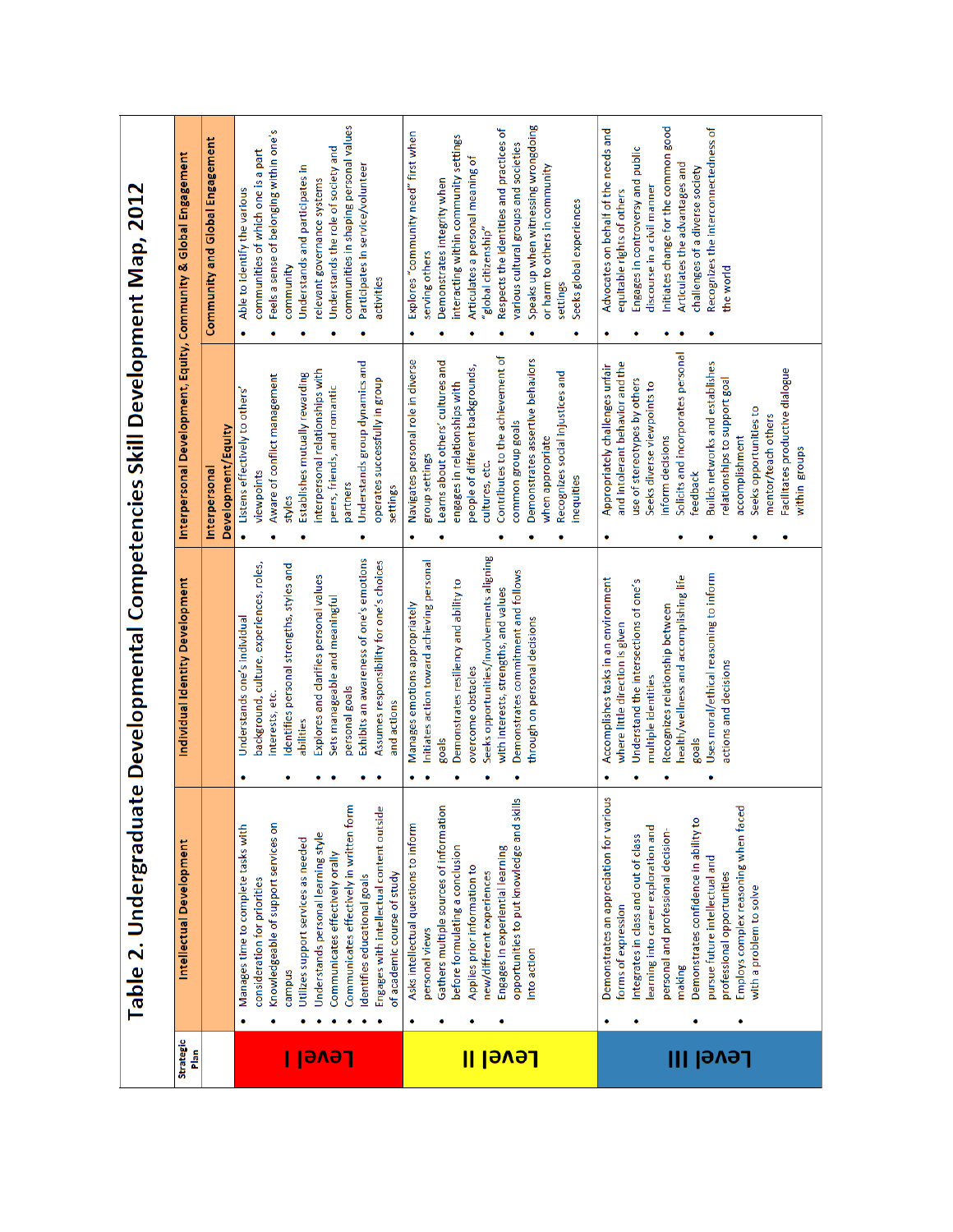Faculty buy-in and acceptance of the undergraduate SDC has not been rapid, partly because the historical development and implementation was led by Student Affairs, and partly because the faculty are more involved with their college assessment programs. However, the expansion of the post-orientation, eight-week required " evoLUtion" seminar is designed to help students reconnect with their orientation group and to discuss important issues relevant to their adjustment and success at our institution, including understanding SDC expectations. With increasing faculty involvement as evoLUtion seminar leaders, a gradual evolution of integration and acceptance by faculty is expected to occur.

## **5. Development of university-level graduate student learning assessment practices**

Faculty-led, college-focused assessment practices already provide sound assessment of student learning in many areas, and we wanted to avoid redundancy in the university-level system.

With national attention including more focus on graduate programs, implementation of university-level graduate student learning outcomes assessment was a high priority for the appointed Enhancing Graduate Education (EGE) committee. In parallel, in 2010 the standing faculty Graduate & Research Committee (GRC) reviewed their charge as having responsibility for overseeing the quality of graduate programs and began discussing a possible framework for graduate program review.

As part of that effort, GRC requested the Deputy Provost to provide expectations (and requirements) of MSCHE for program review. His 2010 discussion with the MSCHE Vice-President liaison indicated that our approach to include student learning outcome assessment with program review would also satisfy expectations of MSCHE, provided that there was a university-level assessment process supported by programs with well-defined outcomes and established assessment practices. Thus although the gap was mostly closed for most graduate and undergraduate programs, including the new practices in College of Arts and Sciences, one requirement not satisfied was that they support the university-level effort, which did not exist in 2010.

Issues were debated by EGE and GRC and periodically shared with administrators including department chairs, faculty, senior leadership, and board of trustees. Faculty buy in was enhanced by announcing that the stand-alone, administration-selected EGE committee would act as a subcommittee to the faculty standing GRC committee for SLO assessment and graduate program review. A summary of those discussions follows.

In 2010, the first step was to select Student Learning Outcomes. Extensive discussion resulted in our determination that overly specific outcomes could create conflicts with or duplicate requirements from other accreditation agencies, and not likely to be useful. Conversely, we decided not to adopt general learning goals such as those selected by *[The Graduate School-New](http://gsnb.rutgers.edu/faculty/phd_goals.pdf)  [Brunswick](http://gsnb.rutgers.edu/faculty/phd_goals.pdf)* which has 3 foundational learning goals for their students:

- 1. Attain marked ability, scholarship and research skills in a broad field of learning
- 2. Engage in and conduct original research
- 3. Prepare to be professionals in their discipline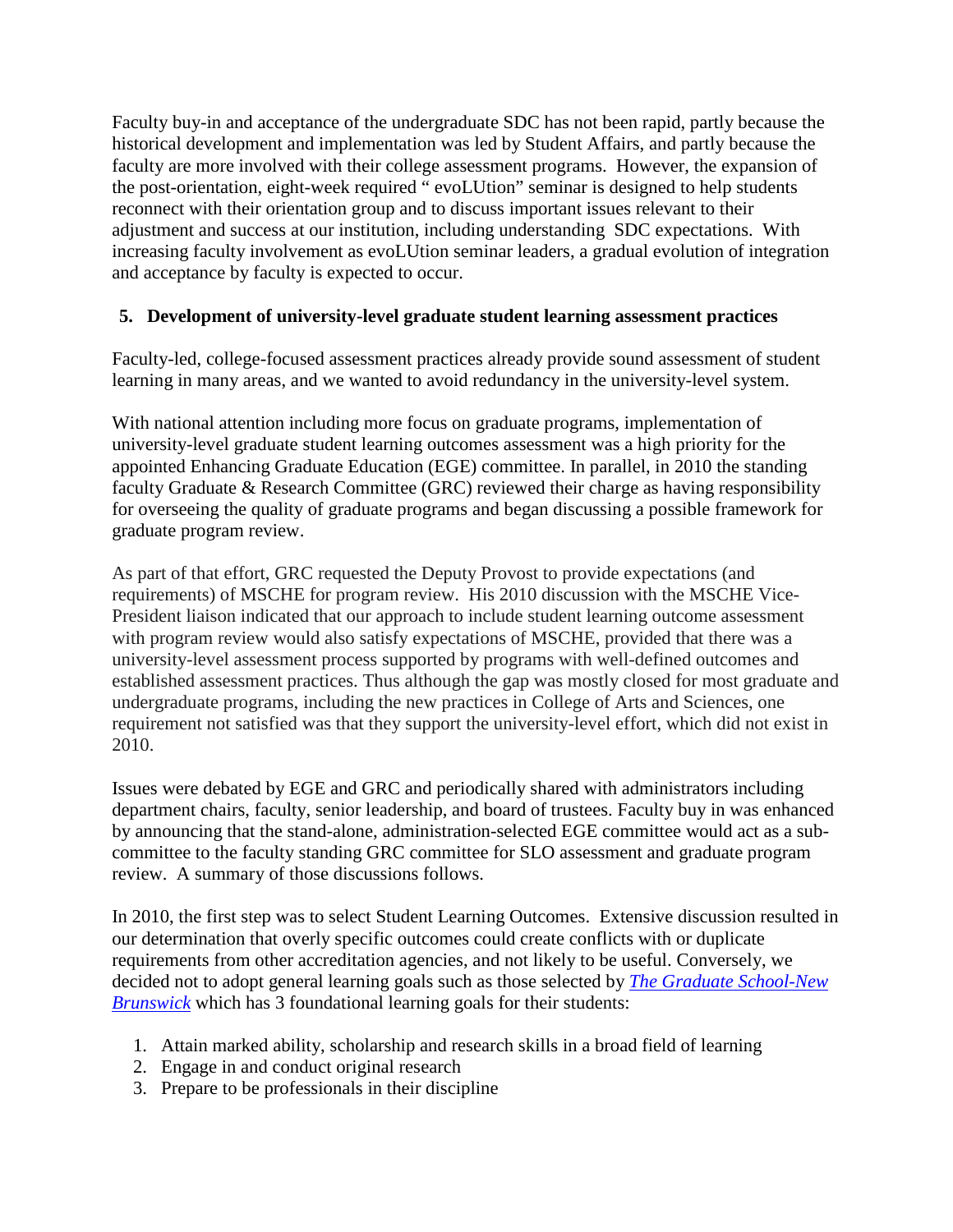We felt such general goals would be too general and would not be useful in the framework we imagined, because we wanted a little more specificity. Thus flexibility and usefulness were key requirements, with assessment appropriate for all the diverse graduate programs across campus, those with external accreditation requirements and those without.

Eventually we discarded the term "Student Learning Outcomes," because discussions kept returning the focus on the program and what they were offering to the students rather than on the students directly. Other complications for implementation of university-wide student learning outcomes included:

- Some programs are accredited, others are not
- Some programs have sophisticated assessment practices, a few are being formed
- Different terminology for student learning assessment hinders discussion and acceptance; for example ABET recently changed the term *Program Outcomes* to *Student Outcomes* for engineering programs, MSCHE does not require any particular terminology, but uses *Student Learning Outcomes* in their Standards, and the College of Business and Economics uses *Objectives* as required by AACSB (Association to Advance Collegiate Schools of Business)
- We wanted the focus to be on the student, whereas often the focus was on what the program delivered
- Initial discussions of graduate outcomes had a narrow focus on *knowledge in a single area*, which is very different than the new broad undergraduate competencies

Once we adopted the term *Student Developmental Competencies* (SDC) instead of *Student Learning Outcomes* (SLO), discussions then clearly focused on what the student was learning and how they were developing, rather than what the program planned or provided. In December 2011, our MSCHE liaison officer indicated such an approach would be acceptable to MSCHE. Our debates then led us to define our expectations of graduate students in a graduate student vision:

*We aspire for graduates of our doctoral, master's and certificate programs to achieve leadership and personal accomplishment in their professional pursuits. They will attain both depth and breadth of knowledge needed to advance the theory and practice of their chosen fields and will be adept at applying that knowledge. They will be committed to lifelong learning and to mentoring those who succeed them. They will be creative, embrace complexity, and productively challenge accepted paradigms and theories. They will be outstanding communicators and collaborators, able to build, work with, and lead diverse teams. Our graduates will be champions of constructive and ethical action who proceed with intention and integrity.*

What came out of that process was the agreement that we ought to identify a short list of graduate student developmental competencies based on the vision, but need not closely parallel the undergraduate competencies. Our main criterion was: *what do we, as faculty, feel are important for graduates to achieve at some level in their 21st century graduate program.* The first and foremost competency was knowledge and was unanimously agreed as the cornerstone of graduate programs and the one that faculty valued the highest. After some debate, and input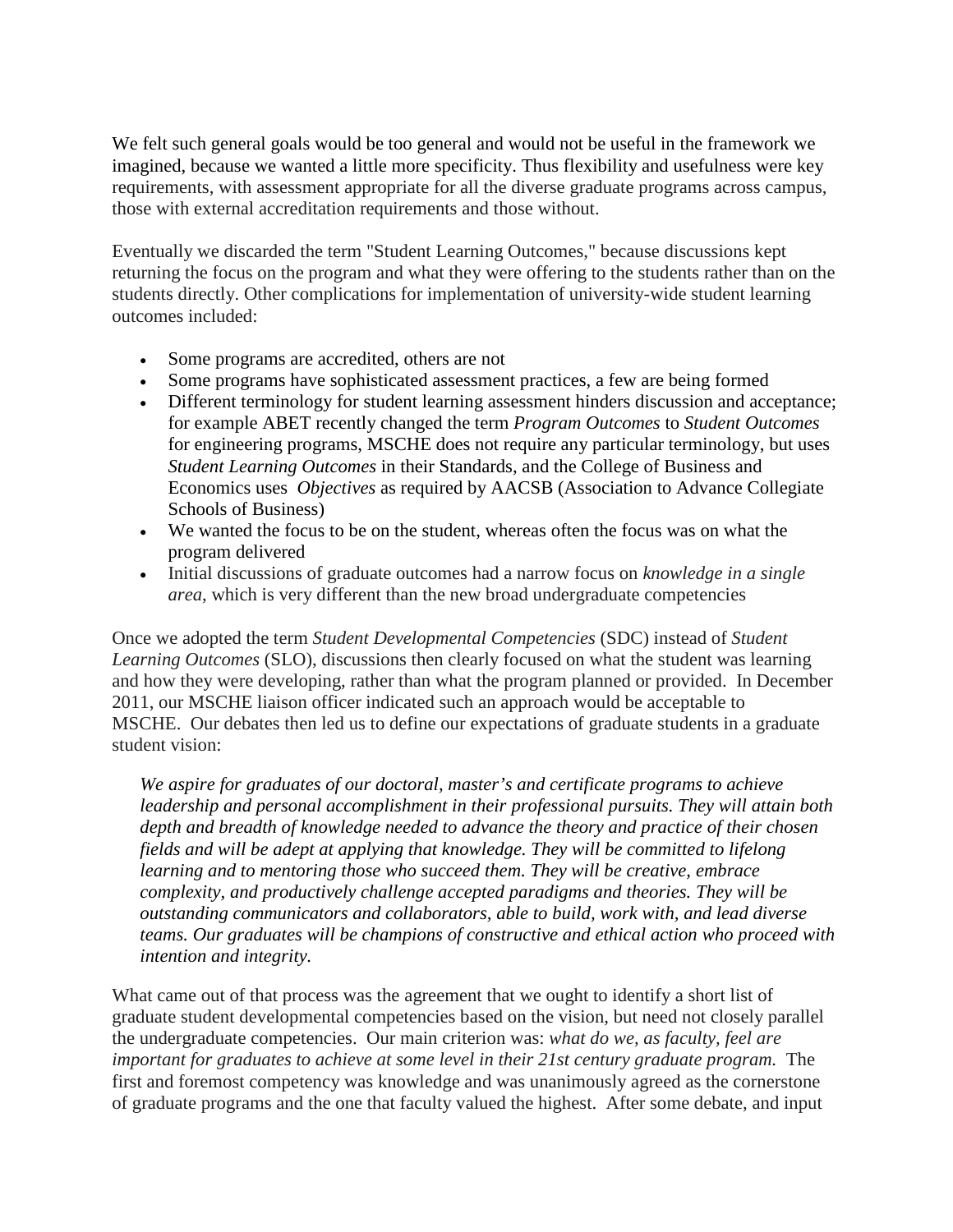from a variety of sources, conference talks, discussions and workshops, the EGE recommended adoption of five graduate student developmental competencies:

- *1. Knowledge*
- *2. Application (of Knowledge)*
- *3. Context (of Knowledge)*
- *4. Communication*
- *5. Leadership*

The development of the graduate competencies occurred over two academic years, went through many versions with incorporation of input from constituencies. The first version of our table linked rubric-style entries of higher achievement levels corresponding to the various levels of graduate programs (certificates, masters, doctoral) in the downward direction against the five competencies across the table. Immediate feedback indicated that it would be too constraining because these competencies would be highly variable across colleges, and programs, even when at the same degree level (e.g. masters). So instead of degree level, the second version used *beginning*, *intermediate* and *advanced* for the levels, which were recast as *entry level* (immediately after graduation), *mid-level* (a few years after graduation) and *top level* (after substantial time in the field). Appendix 1 provides this version of the table which may be more appropriate for institutions seeking more specificity that we eventually adopted. The graduate competencies then somewhat paralleled the undergraduate competencies which uses *Level I* (first year), *Level II* (second year) and *Level III* (third year and beyond.

Further discussion indicated we should not try to define specific levels, so we listed a number of examples for guidance, with lots of flexibility to let the program faculty define for themselves what the competencies mean for themselves. Consistent with MSCHE documents on program level outcomes, it is fine for a program to not contribute to all outcomes; one of MSCHE's example is that an undergraduate chemistry program include university-level outcomes on leadership. Further feedback from MSCHE officers emphasized that the process should truly be useful and sustainable, and not to do it just to satisfy MSCHE.

After getting approval from each of the four college faculties and Lehigh University faculty, the GRC accepted the EGE report using the competencies listed in Table 3

EGE and GRC provided the clearly defined roles of those involved, (see Appendix 2). Those related specifically to SLO assessment are briefly summarized below:

- 1. *Role of the GRC* is to set expectations and be sure the graduate program review process is followed, which will include striving towards mature assessment practices which are a part of the process. GRC also helps facilitate sharing of best practices and provides guidance.
- 2. *Role of the Graduate Associate Deans* includes develop their college's *c*alendar of graduate program review and submit to the deputy provost for posting on the provost's web site, which determines when the SLO assessment practices will be presented to the GRC. All graduate programs at Lehigh University are scheduled to be reviewed (along with SLO assessment) on a 5 to 7 year cycle. They also help program leaders understand expectations, sharing best practices and coordinate with the review presentation.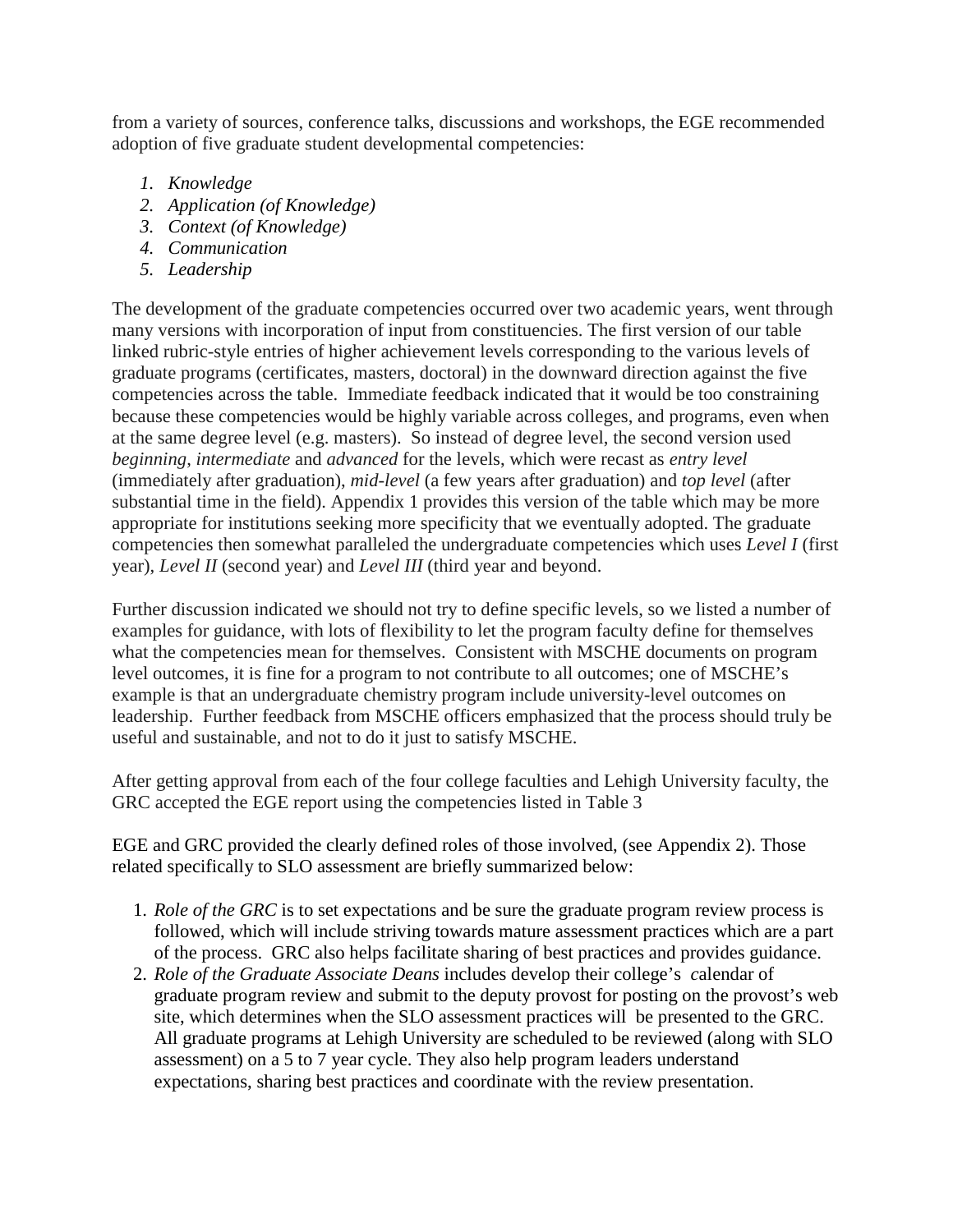|                                                                    | Knowledge                                                                                                                                                                                                                                                                                                                                                                                                                                            | таріс э. Отабайс эндісін деусібрінінан сопірсіснісіся, міш слані<br><b>Application</b>                                                                                                                                                                                                                                                                                                                                                                                                                                                                                                                                                                                                             | <b>Context</b>                                                                                                                                                                                                                                                                                                                                                                                                                                                                                                                          | Communication                                                                                                                                                                                                                                                                                                                                                                                                                                                                                               | Leadership                                                                                                                                                                                                                                                                                                                                                                                                                                                                                                                                                                                                                                                  |
|--------------------------------------------------------------------|------------------------------------------------------------------------------------------------------------------------------------------------------------------------------------------------------------------------------------------------------------------------------------------------------------------------------------------------------------------------------------------------------------------------------------------------------|----------------------------------------------------------------------------------------------------------------------------------------------------------------------------------------------------------------------------------------------------------------------------------------------------------------------------------------------------------------------------------------------------------------------------------------------------------------------------------------------------------------------------------------------------------------------------------------------------------------------------------------------------------------------------------------------------|-----------------------------------------------------------------------------------------------------------------------------------------------------------------------------------------------------------------------------------------------------------------------------------------------------------------------------------------------------------------------------------------------------------------------------------------------------------------------------------------------------------------------------------------|-------------------------------------------------------------------------------------------------------------------------------------------------------------------------------------------------------------------------------------------------------------------------------------------------------------------------------------------------------------------------------------------------------------------------------------------------------------------------------------------------------------|-------------------------------------------------------------------------------------------------------------------------------------------------------------------------------------------------------------------------------------------------------------------------------------------------------------------------------------------------------------------------------------------------------------------------------------------------------------------------------------------------------------------------------------------------------------------------------------------------------------------------------------------------------------|
|                                                                    | Knowledge,<br>methods and<br>modes of<br>thought and<br>reasoning in the<br>field.                                                                                                                                                                                                                                                                                                                                                                   | Use of knowledge<br>and methods of the<br>field to understand<br>and solve problems;<br>fundamental<br>professional<br>responsibilities.                                                                                                                                                                                                                                                                                                                                                                                                                                                                                                                                                           | Development of<br>the field over<br>time; relationship<br>with related fields<br>and those with<br>which it is<br>applied.                                                                                                                                                                                                                                                                                                                                                                                                              | Communication of<br>ideas with peers<br>and others                                                                                                                                                                                                                                                                                                                                                                                                                                                          | Recognizing<br>constructive roles<br>of self and others;<br>assembling, leading<br>and working in<br>teams; mentoring;<br>ethical awareness<br>and action.                                                                                                                                                                                                                                                                                                                                                                                                                                                                                                  |
|                                                                    |                                                                                                                                                                                                                                                                                                                                                                                                                                                      |                                                                                                                                                                                                                                                                                                                                                                                                                                                                                                                                                                                                                                                                                                    | Examples of specific competencies                                                                                                                                                                                                                                                                                                                                                                                                                                                                                                       |                                                                                                                                                                                                                                                                                                                                                                                                                                                                                                             |                                                                                                                                                                                                                                                                                                                                                                                                                                                                                                                                                                                                                                                             |
| Increasing level of development $\rightarrow$<br>$\downarrow$<br>↓ | Clear mastery of<br>content in the<br>field or the<br>portion of the<br>field appropriate<br>to the degree.<br>Recognize the<br>limitations of<br>current<br>knowledge in<br>the field; the<br>ability to pose<br>original<br>questions that<br>challenge<br>current<br>understanding.<br>Contribute to<br>advancement of<br>knowledge in<br>the field.<br>Contribute to<br>revision of<br>established<br>knowledge or<br>theoretical<br>frameworks. | Apply knowledge<br>per established<br>practice in the field.<br>Recognition of<br>established<br>knowledge or<br>practice applicable to<br>a well-formed<br>problem.<br>Understanding of<br>ethical dimensions of<br>practice and making<br>decisions<br>accordingly<br>Solve complex,<br>unstructured or ill-<br>structured problems;<br>ability to contribute<br>to ongoing evolution<br>and advancement of<br>practice in the field.<br>Recognize ethical<br>implications of<br>decisions and act<br>accordingly<br>Marked creativity in<br>solution of complex,<br>unstructured, or ill-<br>structured problems,<br>contributing to<br>significant<br>advancement of<br>practice in the field. | Awareness of<br>development of<br>the field over<br>time;<br>understanding of<br>relationships with<br>related fields or<br>those along with<br>knowledge in the<br>field is applied.<br>Predict or<br>articulate the<br>trajectory of<br>change in<br>knowledge,<br>practice and<br>dominant methods<br>or frameworks;<br>ability to discern<br>previously<br>unrecognized<br>relationships<br>between the field<br>of study and other<br>fields.<br>Import methods or<br>theoretical<br>frameworks from<br>one field into<br>another. | Sound<br>communications in<br>multiple modalities,<br>as appropriate for<br>professional<br>practice in the field.<br>Communicate<br>content in the field<br>to others at different<br>levels of<br>understanding.<br>Discern others'<br>needs for<br>information and<br>understanding<br>according to their<br>goals and<br>backgrounds and to<br>inform them<br>accordingly.<br>Construct<br>compelling<br>arguments<br>appropriate to the<br>backgrounds and<br>perspectives of a<br>range of audiences. | Work effectively<br>with peers in<br>shared work.<br>Understanding<br>effects of own<br>communication<br>and action on<br>others' thinking,<br>motivation and<br>behavior; taking<br>ethical action<br>accordingly.<br>Work effectively<br>with others of<br>complementary<br>capabilities.<br>Advocate or guide<br>others in ethical<br>decision-making<br>and action;<br>consciousness-<br>raising and ethical<br>advocacy.<br>Recognition of<br>others' potential<br>contributions<br>according to their<br>backgrounds and<br>preparation; active<br>role in<br>development of<br>other people;<br>ability to assemble<br>and lead<br>productive teams. |

**Table 3. Graduate Student Developmental Competencies, with examples.**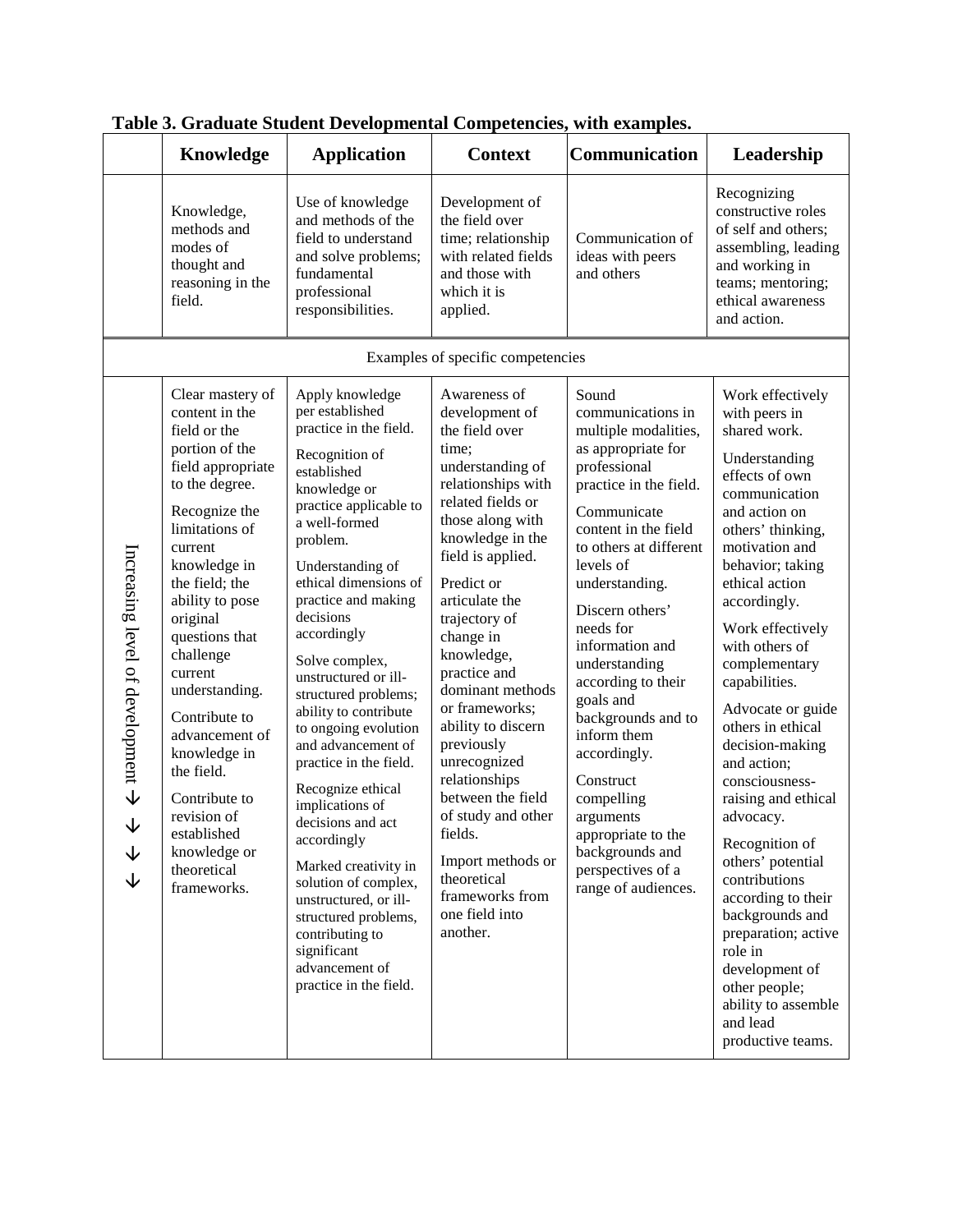- 3. *Role of the individual program leaders* is articulation of program goals and assessment:
	- a. Explain how their program interprets the five new university-level graduate student learning competencies: Table 4 shows how the MBA program interpreted (mapped) their MBA Objectives to the university-level competencies. Their Objective #1 maps across three competencies (*Knowledge, Application and Context)*; Objective #2 maps to *Context*, Objective #3 maps to *Leadership*, Objective #4 maps to *Communication*, and Objective #5 maps to *Application*. This example clarifies that program don't need have a one-to-one match to competencies or use the same terminology.
	- b. Develop the methodology and set goals for incorporating the learning competencies into their academic program
	- c. Decide the means of assessment and continual improvement.

We decided to follow the MSCHE philosophy to ask programs to strive to achieve the goal and report on the evolution of SLO assessment program over time, and a mature assessment program expected after the second cycle of review. Thus the process is still being defined and implemented, and will vary in the degree that programs meet the expectations.

The programs that have gone through the review process in the first two years of the program include all graduate programs in the College of Business and Economics, several programs each in the College of Education and College of Arts & Sciences. Because the SLO assessment program was still being developed when these programs were reviewed, a great deal of latitude was allowed for this first review. Higher expectations will be expected in the future.

In summary, the EGE proposal avoided dictating to programs what the assessment process should entail, leaving programs to defining the assessment process. Debate continues about the interpretation of the five competencies and nature of the assessment process. We decided that because programs are defining what they mean by the five competencies, they ought to define their assessment program.

## **6. Developing college-level graduate student learning assessment practices**

The graduate associate dean of engineering is currently coordinating the effort for academic program review and SLO assessment. The graduate programs in the P.C. Rossin College of Engineering and Applied Science are currently implementing the framework described in Section 5 for program review and assessment program for SLO. The process is being discussed and is evolving. The graduate programs are adopting the 5 university-level graduate student developmental competencies: Knowledge, Application (of Knowledge), Context (of Knowledge), Communication and

Leadership. They will interpret what the program means by them, and begin to develop an assessment program that will mature by the second cycle of program review, currently planned for every seven years. The Technical Entrepreneurship program has chosen competencies and implemented an assessment program as highlighted next.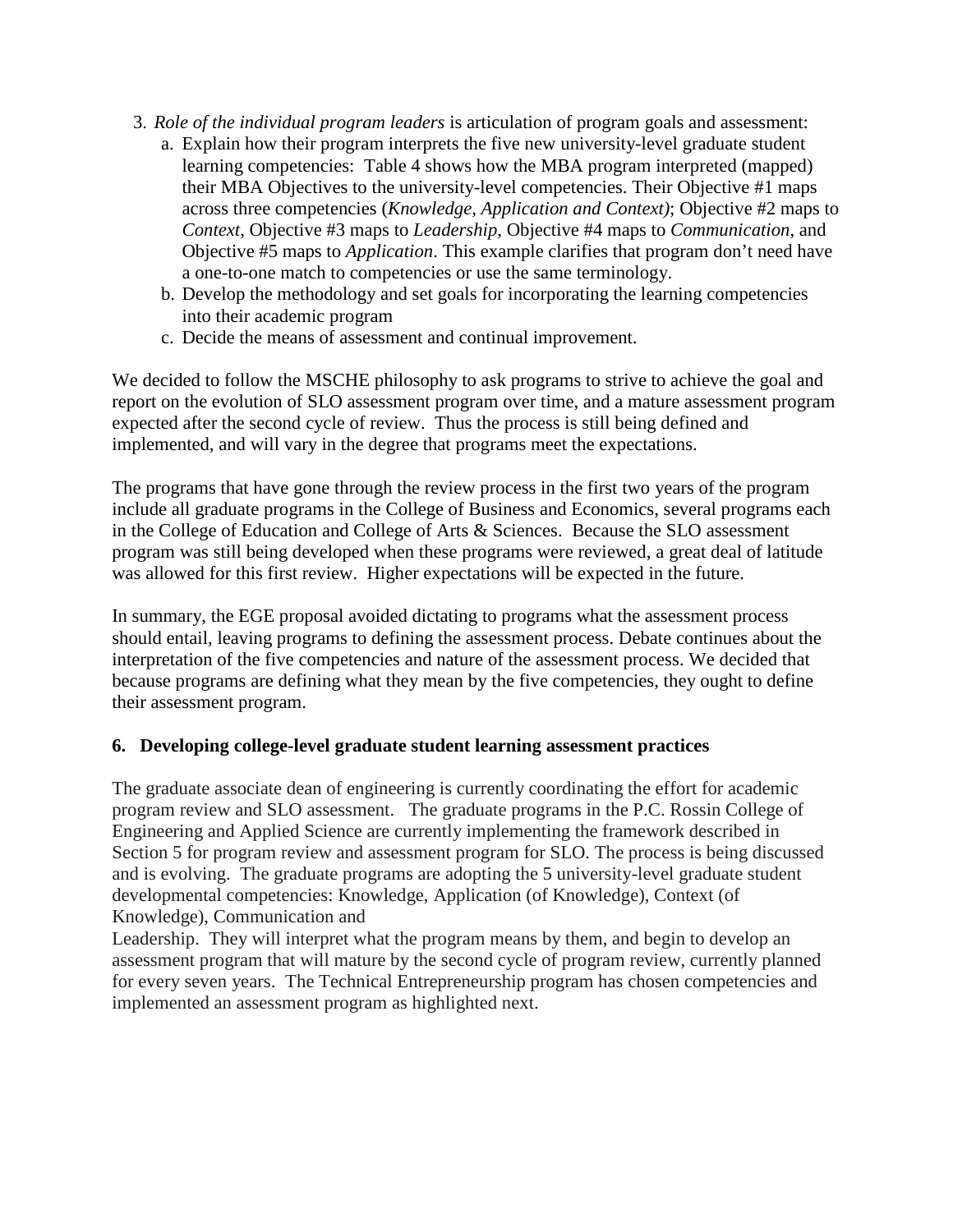## **Table 4. Mapping of MBA Objectives to Graduate Student Developmental Competencies.**

|                                    | Knowledge                                                                          | <b>Application</b>                                                                                                                                                                                                                             | <b>Context</b>                                                                                                              | Communicati<br>on                                                                                                   | Leadership                                                                                                                                                    |
|------------------------------------|------------------------------------------------------------------------------------|------------------------------------------------------------------------------------------------------------------------------------------------------------------------------------------------------------------------------------------------|-----------------------------------------------------------------------------------------------------------------------------|---------------------------------------------------------------------------------------------------------------------|---------------------------------------------------------------------------------------------------------------------------------------------------------------|
| University-level<br>Competencies   | Knowledge,<br>methods and<br>modes of<br>thought and<br>reasoning in<br>the field. | Use of knowledge<br>and methods of<br>the field to<br>understand and<br>solve problems;<br>fundamental<br>professional<br>responsibilities.                                                                                                    | Development of<br>the field over<br>time; relation-ship<br>with related fields<br>and those with<br>which it is<br>applied. | Communication<br>of ideas with<br>peers and others                                                                  | Recognizing<br>constructive roles<br>of self and others;<br>assembling,<br>leading and<br>working in teams;<br>mentoring; ethical<br>awareness and<br>action. |
| <b>MBA Program</b><br>Competencies |                                                                                    | Provide a clear understanding of business concepts and<br>the skills necessary to apply them in the context of the<br>overall organization. (MBA#1)<br>Enable students to<br>solve complex,<br>unstructured busi-<br>ness problems.<br>(MBA#5) | Integrate diversity,<br>globalization and<br>ethics throughout<br>the core curricu-<br>lum. (MBA#2)                         | Develop written,<br>oral and virtual<br>communication<br>skills critical to<br>our students'<br>success.<br>(MBA#4) | Develop students'<br>abilities to provide<br>leadership while<br>working in teams.<br>(MBA#3)                                                                 |

The Five University Level Competencies for all University Graduate Students (top half) and mapping of MBA Program Objectives (bottom half, numbered 1 to 5 in parentheses) to competencies.

# **Master of engineering in Technical Entrepreneurship (TE)**

Having been approved in 2011 and launched in 2012, the Masters of Engineering in Technical Entrepreneurship (TE) is in its second year of operation. From the initial design of the 12 new TE courses that are required for this 30-credit graduate professional degree, the TE leadership and participating faculty embraced concept and challenge of

- 1. interpreting the five university-wide learning competencies as they relate to technical entrepreneurship,
- 2. developing the methodologies for incorporating these into the curriculum, and
- 3. developing the means of assessment and continuous improvement.

As the associate program administer for the TE program stated, student learning, as well as the assessment of that learning, is what we, as educators do. It is not new. What is new and needed for most faculty is a standard way to communicate this common goal.

The TE program leadership and faculty took full advantage of the 20 years of assessment experience gained by Lehigh University's award winning and nationally recognized Integrated Product Development (IPD) program. IPD is a truly multidisciplinary, project based capstone design sequence of courses where student teams work with mentors from established and start-up companies on developing real-world products and services. In 2013 the IPD program enrolled 210 students working 35 teams of 6 students on 23 sponsored projects. Over the course of the IPD program's development, the program outcomes, the student learning objectives and the assessment methods and tools were developed, practiced and continuously improved.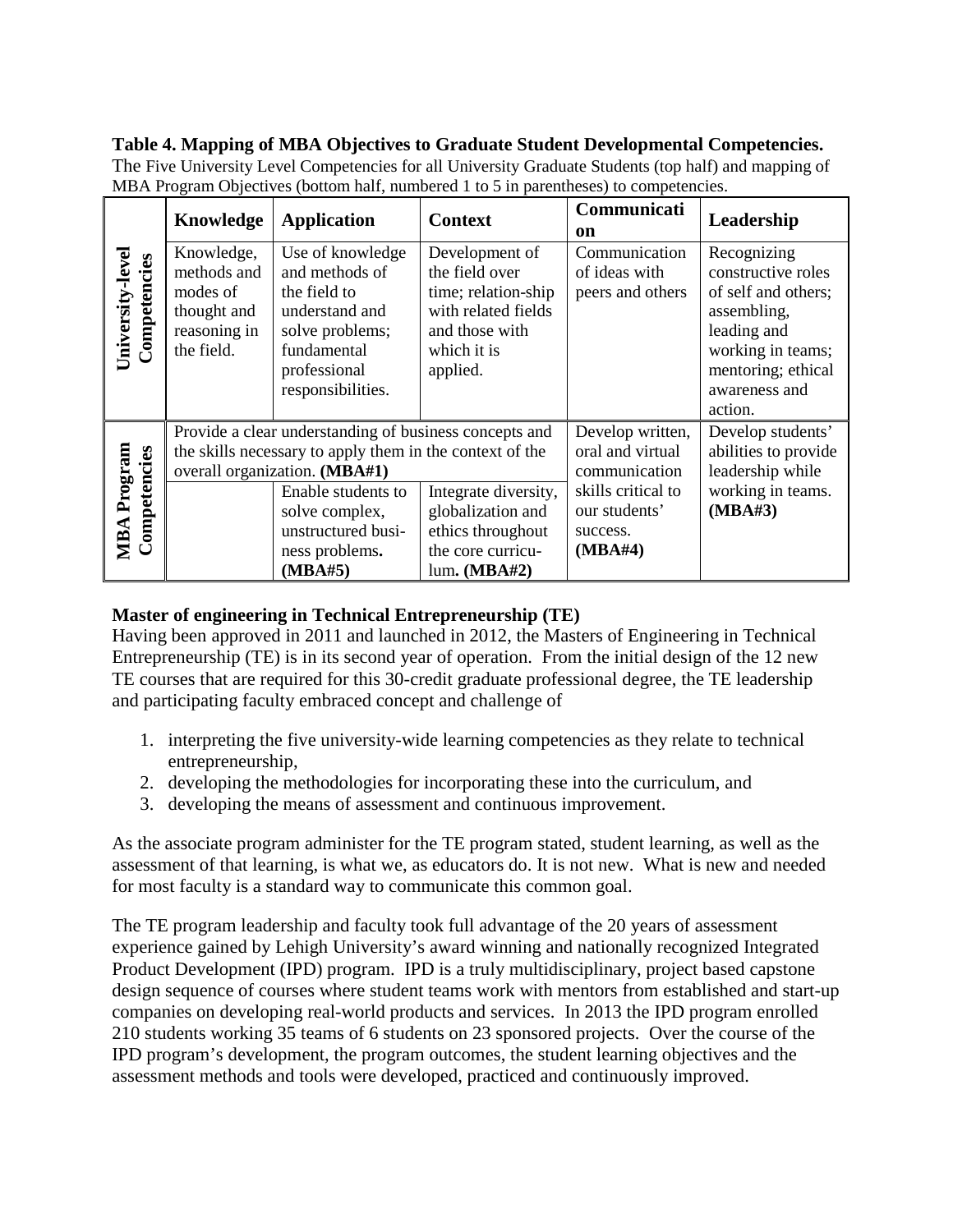#### **TE graduate student learning competencies**

Based on the continued growing interest in IPD students to develop and commercialize their own products, the TE master of engineering program is designed as a continuation of the undergraduate capstone design experiences with a focus on developing student entrepreneurs. The learning competencies of the students enrolled in the TE program include the following:

- 1. Professional, personal, and interpersonal *skills*
- 2. *Knowledge* of the integrated product development and company start-up processes.
- 3. *Application* of the IPD and company start up processes in a global context.

These three general competencies are incorporated in specific TE course where warranted and throughout all 12 TE courses as needed. As noted in Table 5, TE#1 corresponds to university competencies 4 (Communication) and 5 (Leadership); TE#2 corresponds to university competencies 1 (Knowledge) and 3 (Context) and TE#3 corresponds to university competencies 2 (Application) and 3 (Context). These can be expressed as a mapping for Technical Entrepreneurship in a similar table as the one for the MBA (Table 4).

## **Incorporating the learning competencies into the TE curriculum**

By starting the development of the TE program with the learning competencies as a design guide, the curriculum specifically addresses the three Knowledge, Application and Development learning competencies. Table 5 maps each of the 12 courses in the TE program to the competencies. The 12-month full-time 30-credits TE masters has three 10-credit semesters that include:

- 1. the "*skill development*" semester
- 2. the "*design"* semester
- 3. the *launch* semester

The first semester focuses heavily on skill development. The design and launch semesters have specific courses that focus on (1) knowledge of the IPD and startup processes, and (2) apply that knowledge to specific student-initiated projects. Individual skill development continue throughout both the second and third semesters.

## **Methods of assessment and continuous improvement**

Following the IPD program example, the assessment of the TE program is based on a philosophy that all assessment must be direct, authentic and formative. To this end the TE faculty team has developed a set of rubrics for each of the deliverables required in each of the 12 courses. Some are more detailed and better practiced than others. We have the advantage of having over 30 separate rubrics from the IPD program<sup>4</sup> as examples and the administrative director of the program is a noted expert in assessment methods. While skill and knowledge competencies are considered straightforward, the application competency is a challenge as there is a wide range of products and companies being developed at any one time by the 25 or more TE students.

The development of these rubrics and other assessment methods are a regular topic of discussion at the bi weekly TE faculty and staff meeting. In these meeting lead by the program director, we discuss what we have done, what we are doing and what we are going to do next. We have a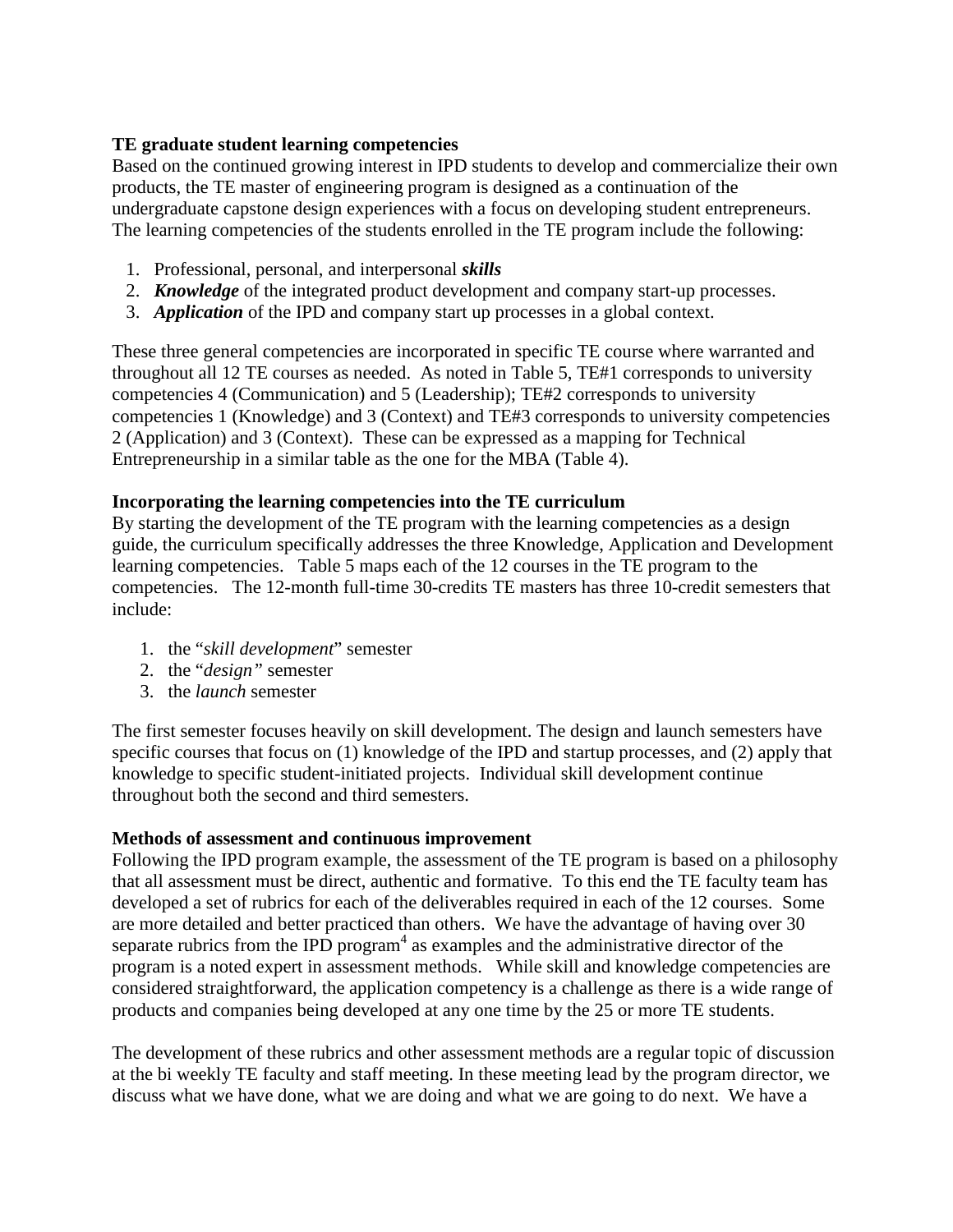|                                                   |                | <b>University Competencies</b>                                        | Leadership &<br>Communication | Knowledge<br>& Context   | Application<br>& Context   |  |
|---------------------------------------------------|----------------|-----------------------------------------------------------------------|-------------------------------|--------------------------|----------------------------|--|
| <b>Technical Entrepreneurship</b><br>Competencies |                |                                                                       | Skill<br>Development          | Knowledge<br>Development | Application<br>Development |  |
|                                                   | #              | TE Course Number, Title,<br>(credits)                                 |                               |                          |                            |  |
|                                                   | $\mathbf{1}$   | TE 301. Creativity and<br><b>Systematic Innovation Methods</b><br>(3) | High                          | Medium                   | Low                        |  |
| Skills Semester                                   | $\overline{2}$ | TE 407. Intellectual Property<br>Creation and Management (2)          | High                          | Medium                   | Low                        |  |
|                                                   | 3              | TE 302. Methods in Visual<br>Thinking (2)                             | High                          | Medium                   | Low                        |  |
|                                                   | $\overline{4}$ | TE 303. Methods in<br>Prototyping, Modeling and<br>Testing $(3)$      | High                          | Medium                   | Low                        |  |
| Design Semester                                   | 5              | TE 401. Integrated Product<br>Development (IPD) Process (3)           | Medium                        | High                     | Low                        |  |
|                                                   | 6              | TE 403. Entrepreneurial Startup<br>Process $(3)$                      | Medium                        | High                     | Low                        |  |
|                                                   | $\overline{7}$ | TE 405. Entrepreneurial Startup<br>Projects (2)                       | Medium                        | Low                      | High                       |  |
|                                                   | 8              | TE 461. Integrated Product<br>Development (IPD) Projects (2)          | Medium                        | Low                      | High                       |  |
| <b>Launch Semester</b>                            | 9              | TE 402. Integrated Product<br>Development (IPD) Process (3)           | Medium                        | High                     | Low                        |  |
|                                                   | 10             | TE 404. Entrepreneurial Startup<br>Process $(3)$                      | Medium                        | High                     | Low                        |  |
|                                                   | 11             | TE 406. Entrepreneurial Startup<br>Projects (2)                       | Medium                        | Low                      | High                       |  |
|                                                   | 12             | TE 462. Integrated Product<br>Development (IPD) Projects (2)          | Medium                        | Low                      | High                       |  |

**Table 5. Mapping learning competencies to TE courses with a qualitative importance rating.**

collective focus on what we are trying to accomplish with regards to the competencies, what seems to be working, what did not work and how do we know. Based on consensus we decide what we will try next, add, remove or reconfigure and how recourses can be reallocated to achieve our student learning objectives.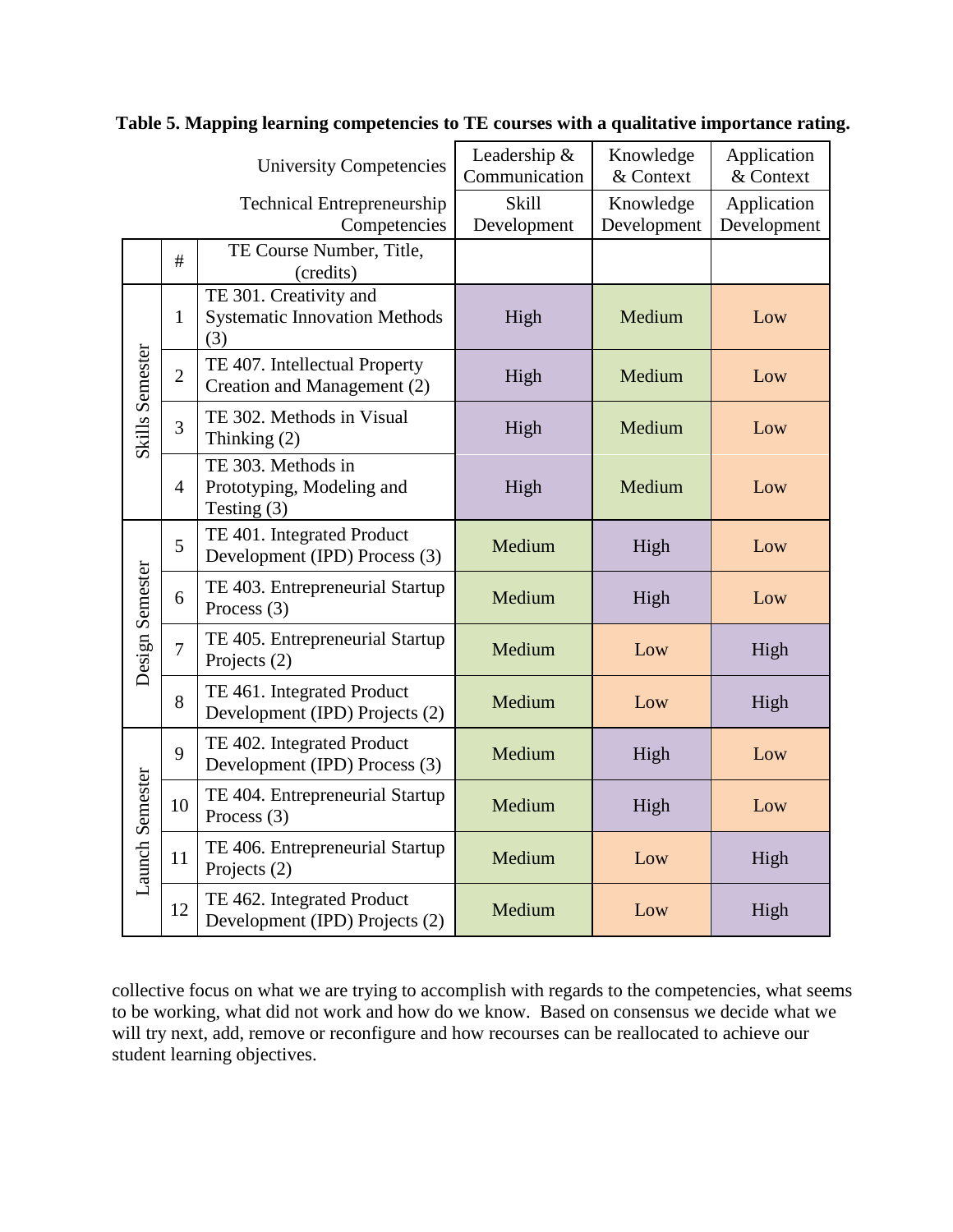#### **7. Summary and conclusions**

The overall evaluation by our regional accreditation commission of our 2013 Periodic Review Report<sup>1</sup> (PRR) was "*superlative*." They praised our undergraduate Student Development Competencies (SDC) and found our graduate competencies plan to be "*particularly thoughtful."* However, the PRR really just told the story of activities and practices at Lehigh University, and without strong assessment programs, the story would not be superlative or thoughtful. Also, none of the programs can proceed without buy in from faculty, and there is still a lot of implementation work, ensuring administration provides resources and faculty and staff recognition for assessment efforts.

Key factors in continued successful implementation include communication to constituents via workshops, presentations, reports, and other vehicles regarding expectations, guidance and examples of best practices. Communication of the need and importance and providing sufficient development time are essential factors in securing faculty and staff buy in.

Lehigh University's model is to set expectations and ask programs to strive to meet those expectations, which follow the philosophy used by our regional accrediting agency, which allows lead time for programs to strive to achieve their standards, and thus allowing programs needing more development to benefit from best practices of early adopters of assessment practices.

"Assessment of assessment plans and practices" is another important aspect of successful practices. We continue to assess how we are meeting our own expectations using tools such as Table 1, where the college self-evaluates the status of 13 Student Learning Assessment Practices using simple an assessment practices rubric for each, assessing which of the following that the practice has:

- no plans in college
- no evidence in college
- in a few areas in college
- in some areas in college
- in most areas in college
- everywhere in college

For the first time ever at Lehigh University, we now provide students with our expectations of their development from matriculation as undergraduate or graduate students to post-graduation with undergraduate (Table 2) and graduate degrees (Table 3). Some programs with exemplary assessment practices include the MBA (Table 4), other undergraduate and graduate business programs, programs in the graduate-only College of Education, graduate Technical Entrepreneurship in engineering (Table 5), and all nine undergraduate engineering programs (see Section 3). These programs provide guidance as "best practices" examples for other programs at different developmental points.

Although we have strong support for our new assessment plan, which complements the many fine existing ones, implementation is still occurring and diligence is needed to continue to meet the challenge.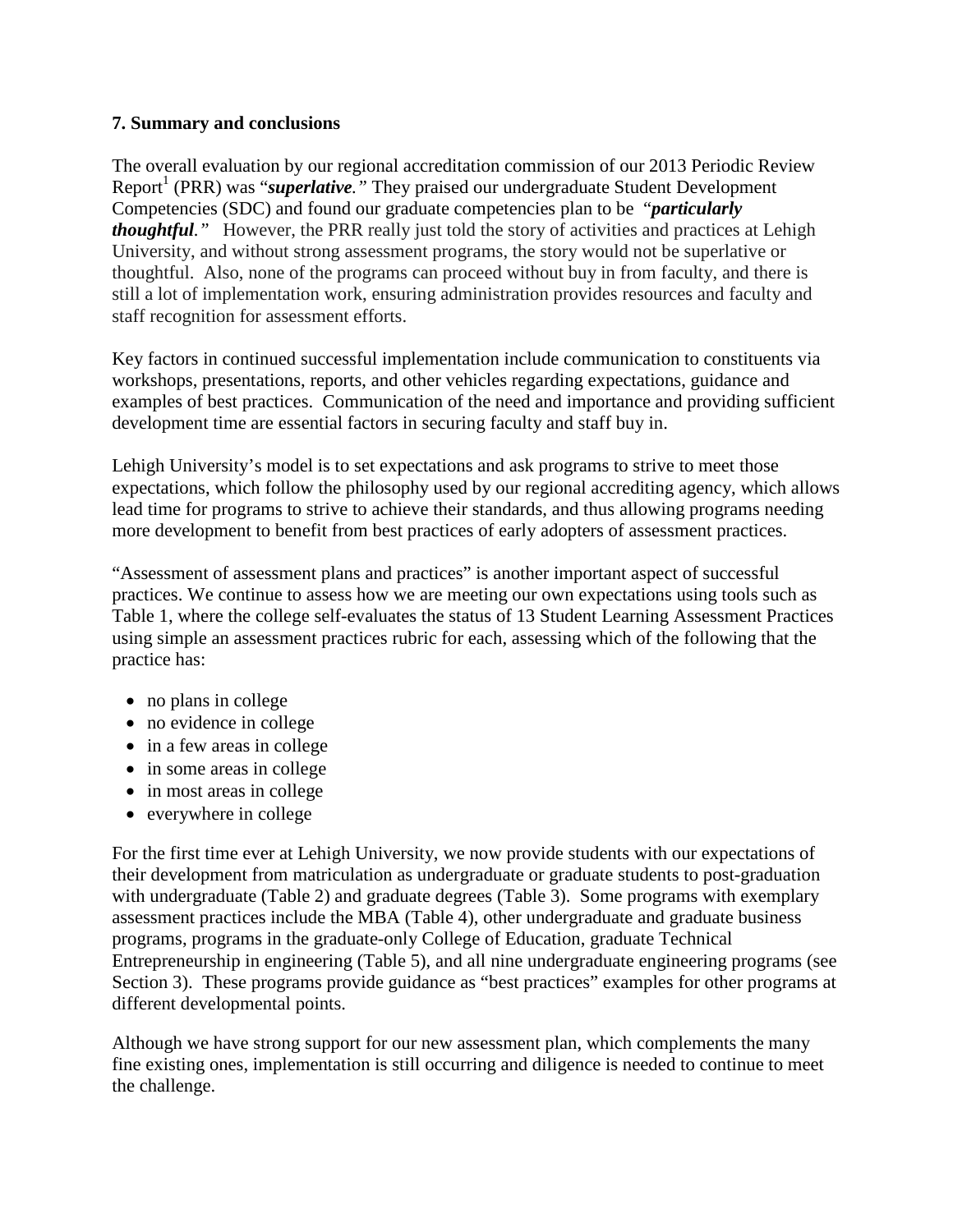**Appendix 1. University-wide Graduate Student Competencies Table, early version with three post-graduation levels (entry, mid and top).**

| Possible<br>Competency                                                             | Knowledge                                                                                                                                                                                                                                                                 | <b>Application</b><br>of                                                                                                                                                                                                                                             | <b>Context</b>                                                                                                                                                                                                                                                                                                                                             | Communica-<br>tion                                                                                                                                                                                                                                                                                                                                                                            | Leadership/                                                                                                                                                                                                                                                                                                                                        |
|------------------------------------------------------------------------------------|---------------------------------------------------------------------------------------------------------------------------------------------------------------------------------------------------------------------------------------------------------------------------|----------------------------------------------------------------------------------------------------------------------------------------------------------------------------------------------------------------------------------------------------------------------|------------------------------------------------------------------------------------------------------------------------------------------------------------------------------------------------------------------------------------------------------------------------------------------------------------------------------------------------------------|-----------------------------------------------------------------------------------------------------------------------------------------------------------------------------------------------------------------------------------------------------------------------------------------------------------------------------------------------------------------------------------------------|----------------------------------------------------------------------------------------------------------------------------------------------------------------------------------------------------------------------------------------------------------------------------------------------------------------------------------------------------|
| Name<br>========>                                                                  |                                                                                                                                                                                                                                                                           | Knowledge                                                                                                                                                                                                                                                            |                                                                                                                                                                                                                                                                                                                                                            | <b>Skills</b>                                                                                                                                                                                                                                                                                                                                                                                 | <b>Collaboration</b>                                                                                                                                                                                                                                                                                                                               |
| Possible text<br>to describe<br>what<br>competency<br>addresses<br>==========<br>> | Knowledge,<br>methods and<br>modes of thought<br>and reasoning in<br>the field                                                                                                                                                                                            | Use of knowledge<br>and methods of<br>the field to<br>understand and<br>solve problems                                                                                                                                                                               | Development of the<br>field over time;<br>relationship with<br>related fields and<br>those with which it<br>is applied.                                                                                                                                                                                                                                    | Communication of<br>ideas to peers and<br>others                                                                                                                                                                                                                                                                                                                                              | Recognizing gaps in<br>knowledge and<br>ability that can be<br>filled by others;<br>assembling, leading<br>and working in<br>teams; ethical<br>awareness and<br>action                                                                                                                                                                             |
| 1<br><b>ENTRY</b><br><b>LEVEL</b><br>(At)<br>graduation)                           | Graduate has<br>clear mastery of<br>foundational<br>content and<br>practices in field,<br>suitable to<br>graduate-level<br>entry to chosen<br>profession.                                                                                                                 | Graduate applies<br>knowledge to<br>practice and<br>solves problems<br>logically and<br>systematically.                                                                                                                                                              | Graduate has<br>general<br>understanding of<br>how things he/she<br>does and achieves in<br>chosen professions<br>contribute to related<br>fields and perhaps<br>more globally.                                                                                                                                                                            | Graduate<br>communicates<br>clearly, both orally<br>and in writing, using<br>techniques<br>appropriate to<br>chosen profession.                                                                                                                                                                                                                                                               | Graduate employs<br>management and<br>leadership<br>appropriate to<br>chosen profession<br>and is able to build.<br>work with or direct<br>groups with diverse<br>skills and<br>backgrounds.                                                                                                                                                       |
| $\overline{2}$<br>MID-LEVEL<br>(A few years<br>out)                                | Graduate has<br>more than<br>foundational<br>content<br>knowledge in<br>field,<br>demonstrating<br>additional<br>professional<br>knowledge<br>appropriate to one<br>with several years<br>of experience in<br>field.                                                      | Graduate is able<br>to solve complex,<br>unstructured or<br>ill-structured<br>problems to<br>enhance practice<br>and/or theory.                                                                                                                                      | Graduate under-<br>stands how know-<br>ledge and practices<br>in chosen field<br>affect related fields<br>and acts in ways<br>that enhance global<br>applicability of what<br>he/she does and<br>achieves. Graduate<br>has broader<br>appreciation of how<br>accomplishments<br>contribute to<br>society.                                                  | Graduate is adept at<br>communication and<br>persuasion, building<br>articulate arguments<br>orally and in<br>writing. His/her<br>communications<br>demonstrate<br>appreciation of<br>audience and<br>context, particularly<br>in settings of chosen<br>profession.                                                                                                                           | Graduate<br>demonstrates<br>effective leadership in<br>field and utilizes<br>techniques to<br>optimize effective-<br>ness of those with<br>whom he/she works,<br>particularly when<br>there is notable<br>diversity among those<br>involved. Graduate<br>has attained position<br>of leadership<br>appropriate to years<br>of experience in field. |
| 3<br><b>TOP LEVEL</b><br>(After<br>substantial<br>time in field)                   | Graduate has<br>extensive<br>knowledge in<br>field, drawing on<br>existing<br>knowledge and<br>professional<br>experience to<br>generate new<br>knowledge and<br>practices.<br>Graduate is<br>recognized for<br>new knowledge<br>or practices<br>he/she has<br>generated. | Graduate solves<br>complex<br>unstructured or<br>ill-structured<br>problems effect-<br>tively, often using<br>creative new<br>methods His/her<br>methods and<br>solutions<br>contribute<br>significantly to<br>field and are<br>recognized for<br>this contribution. | Graduate has<br>demonstrated<br>impact across<br>multiple contexts,<br>both within field<br>and outside it.<br>Graduate serves as<br>nexus for multiple<br>fields and contexts<br>in ways that<br>increase benefit and<br>impact of his/her<br>accomplishments.<br>Graduate has been<br>recognized for key<br>role in synergist and<br>convergent efforts. | Graduate is powerful<br>communicator whose<br>messages are widely<br>monitored and whose<br>opinions and<br>arguments are<br>globally appreciated.<br>Graduates is in high<br>demand as speaker<br>and presenter or as<br>writer in field and<br>more globally and<br>his/her communica-<br>tions have major<br>impact on opinion,<br>knowledge or<br>practice or benefit<br>society greatly. | Graduate has led<br>significant<br>initiatives in chosen<br>profession and<br>exerted leadership at<br>regional, state,<br>national or<br>international level.<br>Graduate has been<br>recognized formally<br>for leadership efforts<br>and others turn to<br>him/her to advance<br>field or society in<br>general.                                |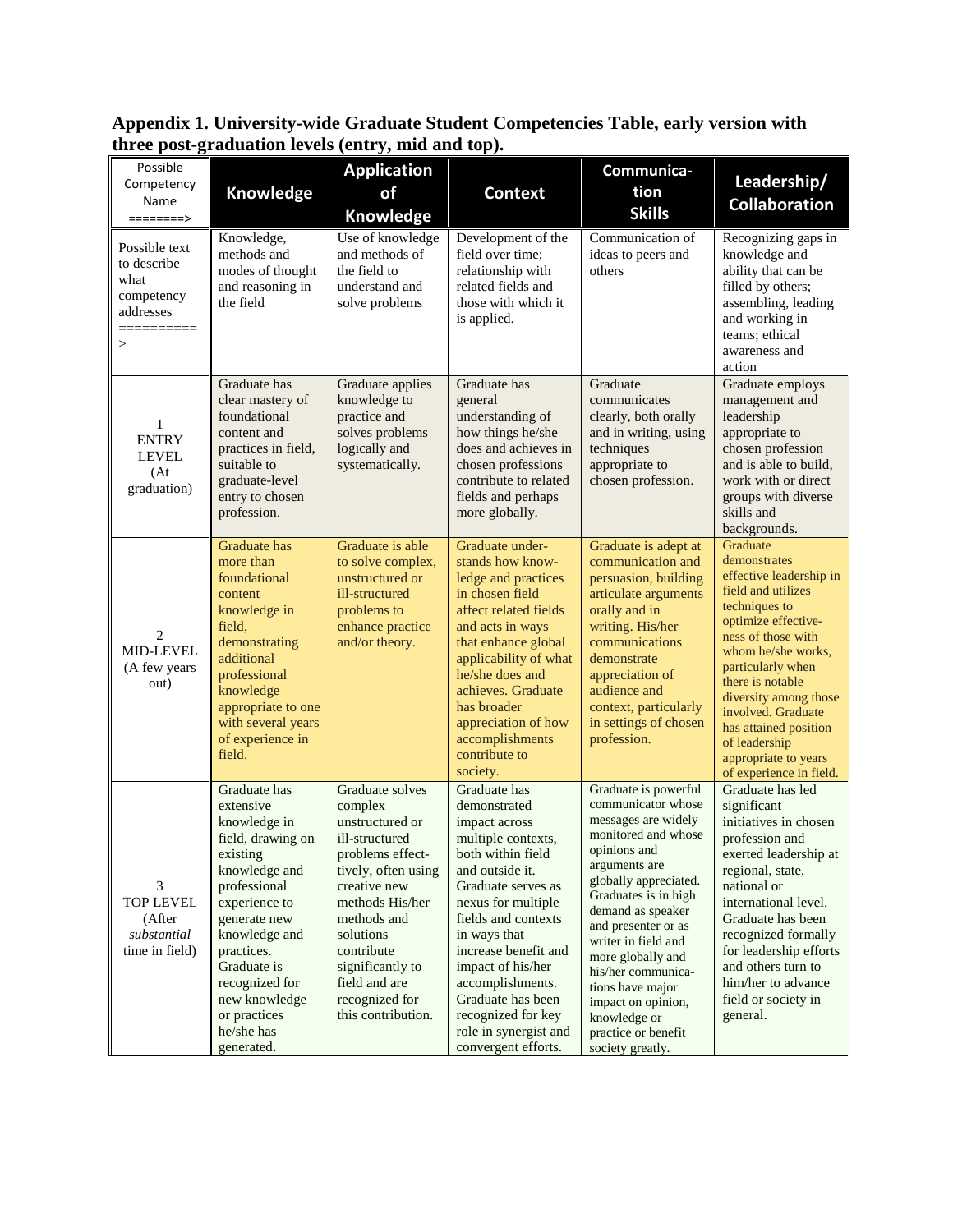**Appendix 2. Roles and responsibilities for program review and competencies, from**  *Framework for Program Review Report* **submitted to the Graduate and Research Committee (GRC) by the Enhancing Graduate Education (EGE) Committee.**

The EGE recommendations for program review are best explained in terms of the roles and responsibilities of the stakeholders in the process.

# *Role of the Program: Articulation of Program Goals*

As part of its framework for program self‐study, a program should identify its individual goals and their relationship to university‐wide competencies. The colleges may provide specific processes for doing so. Typically, a program will

- 1. interpret the university‐wide competencies in the context of that program's field of study and the likely career needs of students in the program and then set its goals for development of student competency in each area.
- 2. identify its specific entry requirements, learning objectives, curriculum, degree requirements, etc., that support achievement of its goals and determine how it assesses student progress up to the time of graduation. This is something all programs presently do, whether tacitly or through formal processes defined by their colleges.
- 3. describe how the program will assess the degree to which its goals are being achieved after graduation.

# *Role of the Program: Periodic Program Review*

- 1. Program review should be conducted at regular and appropriate intervals, on a schedule determined by the college, in concert with GRC, taking into account factors such as allocation of administrative support and alignment with accrediting agency cycles. For graduate programs accredited by external agencies, program reviews should seek synergy across review processes and avoid unnecessary duplication.
- 2. The program review should include diligent and frank self‐assessment of the extent to which a graduate program is meeting its goals, attending as much as possible to evidence of competency leading to success after graduation.
- 3. The review should support formulation of action plans for continuous improvement, included how to address identified deficiencies. Self‐assessment, augmented by any input from accreditation bodies or external advisors, should determine the need for revision of a program's goals and/or the means through which its goals are met.
- 4. In formulating action plans, the program should consider how they align with and complement college and university strategic plans.

# *Role of Colleges in Program Design and Review*

- 1. The college assures that each of its programs completes a diligent and substantive periodic review according to its schedule and provides support for conducting those reviews. This may include establishing appropriate review processes for use within the college as well as necessary administrative support.
- 2. In concert with the GRC, colleges establish and maintain the calendar of reviews for their graduate programs.
- 3. Internally, colleges make use of the results of program reviews to enhance graduate programs and address college strategic needs and priorities.
- 4. Colleges make available to the GRC reports on the outcomes of graduate program reviews.